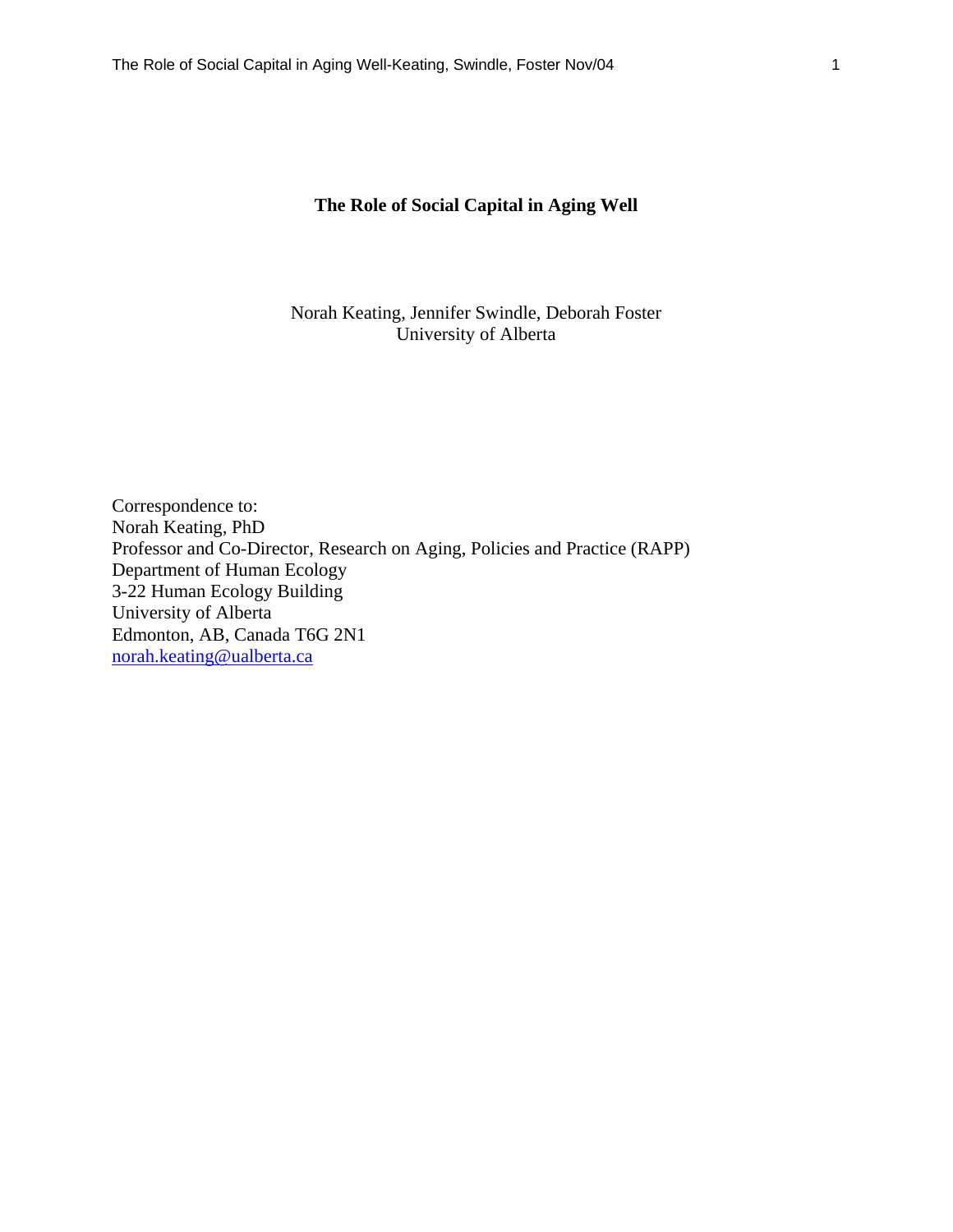## **Acknowledgements**

This paper draws on input from a large group of colleagues associated with research, policy and practice in aging. Without their help in understanding departmental philosophies and programs, our state of research knowledge and key practice issues, and in writing, formatting, data analysis, literature searches and RDC data disclosure, this report could not have been written.

| <b>Sherry Anne Chapman</b> | <b>Brian Meyers</b>     |  |  |
|----------------------------|-------------------------|--|--|
| <b>Bonnie Dobbs</b>        | John Cox                |  |  |
| Donna Dosman               | Robert Judge            |  |  |
| Zhiwei Gao                 | <b>Catherine Demers</b> |  |  |
| Agnes Pieracci             | Claude Rocan            |  |  |
| Irene Wong                 | Lenore Duff             |  |  |
| Janice Keefe               | Frank Weldon            |  |  |
| Anna Slochuk               | Gordon Lenjosek         |  |  |
| Jacquie Eales              | <b>Brian Ferguson</b>   |  |  |
| <b>Janet Fast</b>          | Lorna Hillman           |  |  |
| Micheline Charest          | Louise Plouffe          |  |  |
| Zachary Jacobson           | Sandra Franke           |  |  |
| Sandra MacLeod             | Benoît-Paul Hébert      |  |  |
| David Pedlar               | Joanne Harrington       |  |  |
| <b>Faye Porter</b>         | Joan Campbell           |  |  |

Support from funders is gratefully acknowledged:

Veterans Affairs Canada Social Sciences and Humanities Research Council Statistics Canada Social Development Canada Health Canada Policy Research Initiative

The opinions of the authors do not necessarily reflect the views of these people or organizations.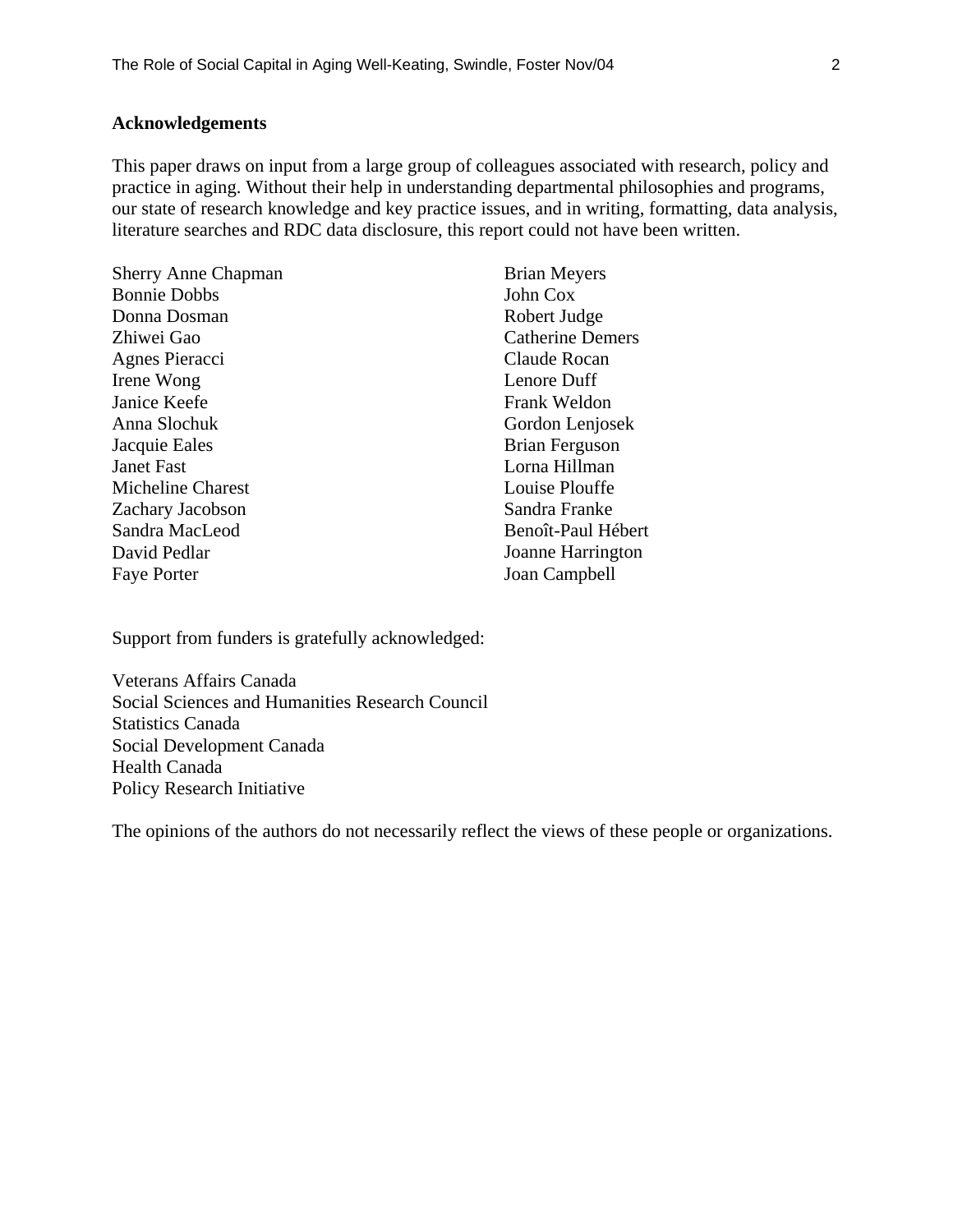# The Role of Social Capital in Aging Well

## Table of contents

| Type and amount of support received by seniors from support and care networks  8       |
|----------------------------------------------------------------------------------------|
|                                                                                        |
|                                                                                        |
|                                                                                        |
|                                                                                        |
|                                                                                        |
|                                                                                        |
|                                                                                        |
|                                                                                        |
|                                                                                        |
|                                                                                        |
|                                                                                        |
|                                                                                        |
| Tables:                                                                                |
| Table 1: Characteristics of social and support networks of rural seniors in Canada  28 |
|                                                                                        |
| Table 3. Types of support received from support networks (rural seniors in Canada) 30  |
|                                                                                        |
|                                                                                        |
| Appendices                                                                             |
|                                                                                        |
| Appendix B: Demographic characteristics of seniors living in rural communities 33      |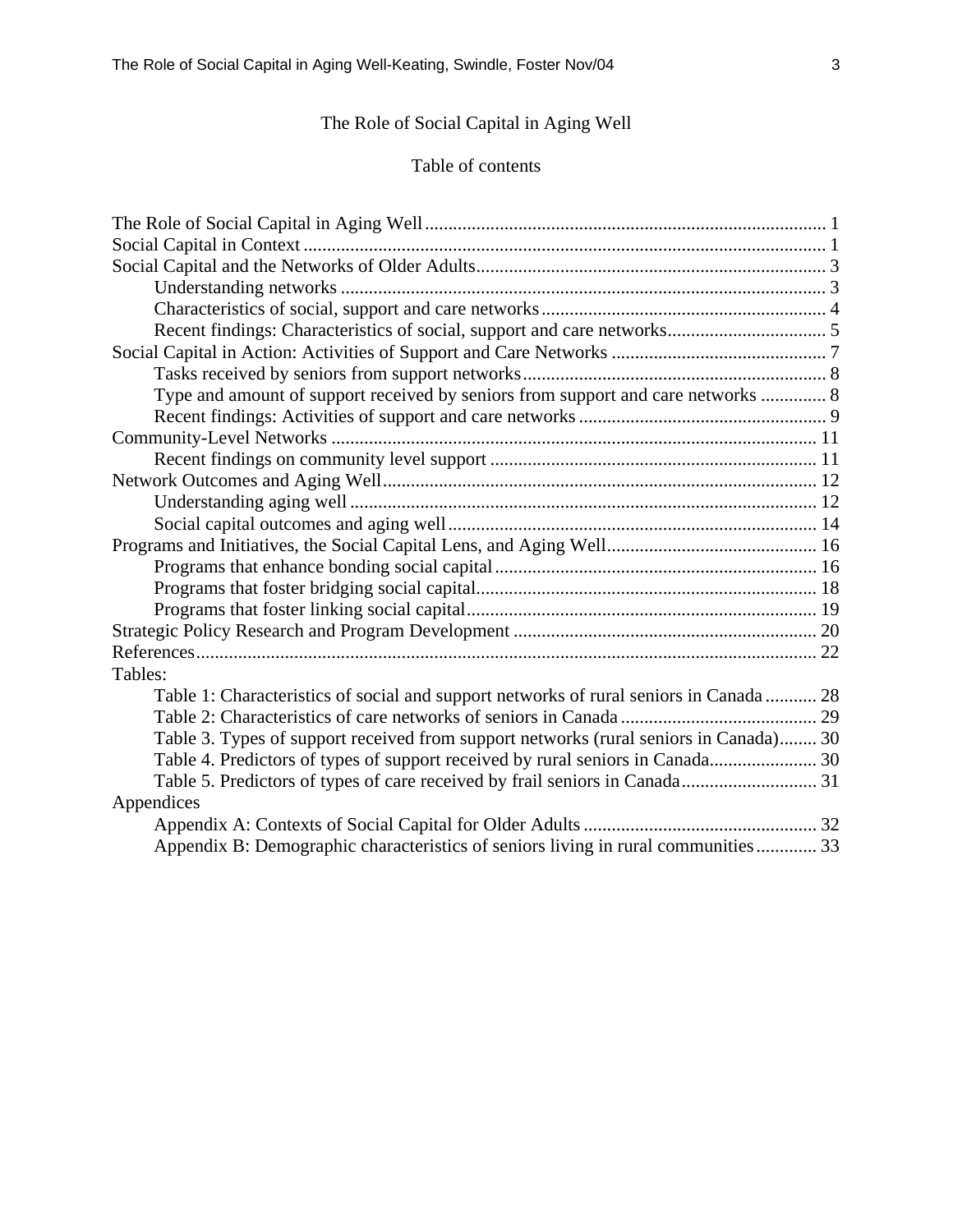#### **The Role of Social Capital in Aging Well**

*"Social capital, however, is neither a panacea for public health nor a concept that can be easily translated into a recipe for successful aging. In fact, "building" social capital has both positive and negative aspects" (Cannuscio, Block, & Kawachi, 2003 p. 396).* 

This paper is one in a set of papers on "Social capital in action: Thematic policy studies." The overall project, undertaken by the Policy Research Initiative (PRI) and departmental partners, is designed to explore the role of social capital in specific areas of concern for the federal government. It is focused on social capital and aging well and has been written in consultation with departmental partners from Health Canada, Veterans Affairs Canada, and Social Development Canada. The paper includes a review of the literature and analysis of: 1) what is already known from research on the linkages between social capital and aging well; 2) how certain policies, programs, or initiatives in this area incorporate elements of social capital and how results from these experiences can provide insights on the extent to which a social capital lens/perspective can affect policy objectives and outcomes; and 3) the potential for further strategic policy research and development.

## Social Capital in Context<sup>1</sup>

Papers based on ideas such as that of social capital often say as much about the individual writing the paper as about the construct itself. When I was first asked by the PRI to write a paper on social capital and aging well, I had not previously used the term 'social capital' in my research which is focused on older adults, their networks of family members and friends, and the supportiveness of the communities in which they live.

However, for several years I have argued that we cannot understand support or care of older adults without looking at the networks in which they are embedded, the ways in which networks apportion support tasks, and the outcomes for seniors in those networks. More recently, I have begun to look at how communities might work together to be supportive to older adults who live there. I undertook this work with a view to examining the assumption that rural seniors are well-supported because rural communities are close-knit and responsive to the needs of residents.

It's perhaps not surprising that researchers at the PRI thought that social capital is an integral part of this research. Having read their discussion paper (Policy Research Initiative, 2003a), it's easy to see the similarities in our views of networks. In this paper I use as the point of departure the PRI definition of social capital as "the networks of social relations that provide access to needed resources and supports" (p. 3).

The main focus in this paper is on the place of personal social and support networks of older adults in Canada. Most of the research on their networks has been on the direct provision of resources rather than on their ability to link to resources. Especially in cases where networks

l

<sup>&</sup>lt;sup>1</sup> Comments in this section are from the first author.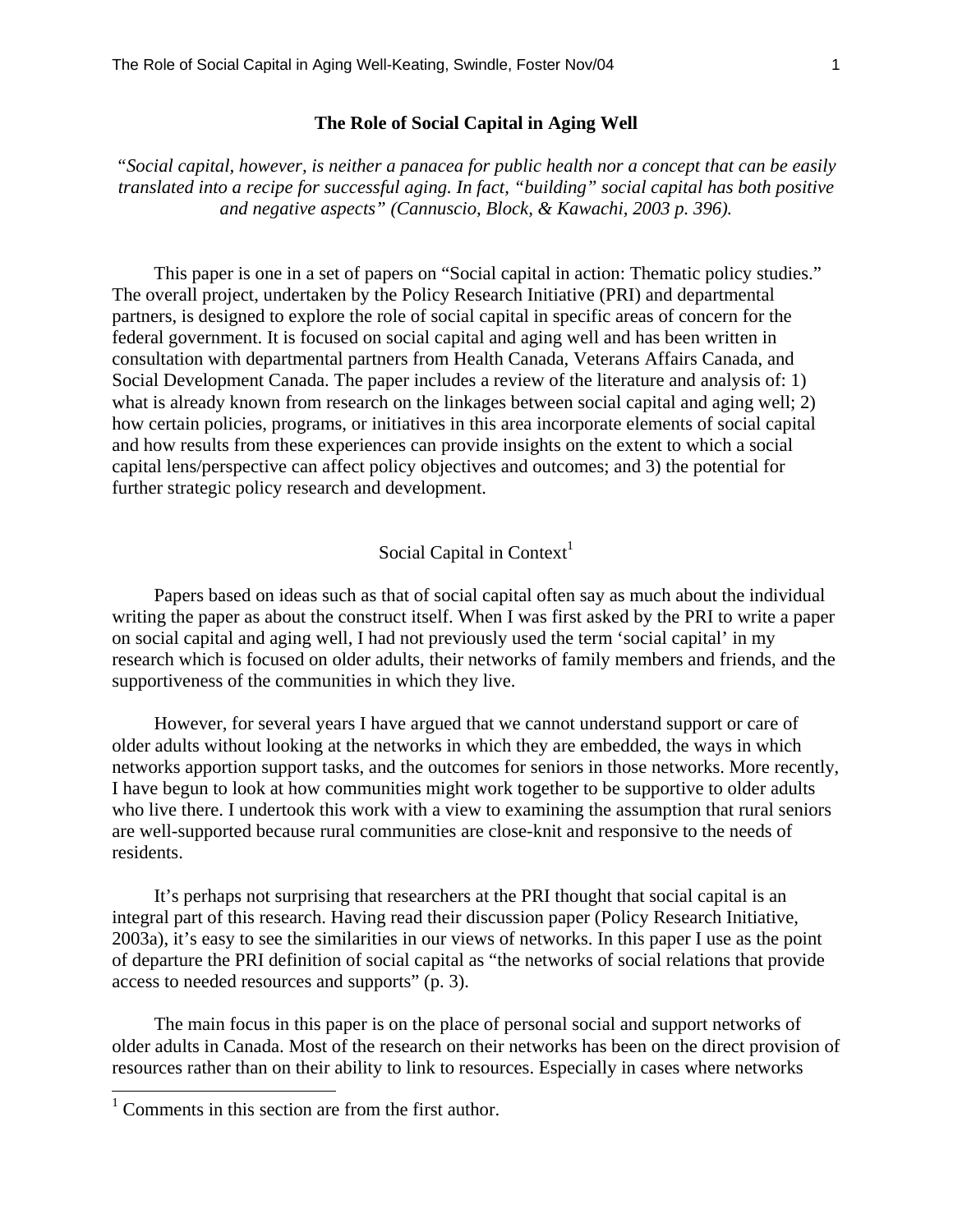provide care, intense network connections can be both useful and costly to seniors and their network members. As implied in the quote at the beginning of this paper, social capital is not a guaranteed prerequisite for aging well. Where possible, I point out differences among seniors in the ways in which they benefit from their networks.

In exploring the linkages between networks and aging well, I also endorse the contention that "the potential impact of social capital on various outcomes will vary depending on the ways in which its effects are enhanced or diminished by the wider social, political, economic, and cultural environment" (Policy Research Initiative, 2003b, p. 3). The argument that one cannot understand networks without placing them in context is consistent with my approach to understanding issues in aging. I come from a background in Human Ecology where the basic assumption is that context is important in understanding the experiences of individuals. In particular, I have a longstanding interest in how personal networks and communities are supportive to older adults and in how the broad policy context influences those relationships.

Appendix A illustrates the contexts relevant to understanding social capital and aging well. Older adults are placed at the centre within key contexts of their social, support, and care networks; their communities; and the broader policy settings that operate at federal, provincial/territorial, regional, and local levels. This contextual lens is notable in that seniors are assumed to be influenced by these contexts but also to be able to have influence on them. This assumption runs contrary to much of our research and practice in aging in which individuals with declining abilities are seen as passive respondents to their environments (Ranzijn, 2002).

The personal context is the social, support, and care networks of the older adults. Networks are immediate, often proximal, and represent linkages to older adults (Bronfenbrenner, 1994). In turn, communities influence network proximity and composition. The economic vitality of communities may enhance the likelihood that proximate networks will include younger adults; have climates or other amenities that may influence migration of older adults at retirement; and provide service environments that enhance or deplete network resources (Keating, Keefe, & Dobbs, 2001). Policies are the more macro values and programs that influence the ways in which communities and networks relate to older adults. By virtue of these influences, the state has a central role in the construction of aging through the allocation of scarce resources and the transmission of beliefs concerning family care and support (Phillipson, in press). The policy environment itself is complex with public programs existing across levels of government and sectoral domains.

The goal of this paper is to discuss the role of social capital as a resource in the process of aging well. In it we will examine what is known about the relationships between social capital and aging well, taking into account seniors' personal, community, and policy contexts. A social capital lens will be used to review selected federal public programs. Suggestions are made for a policy research agenda toward development of evidence to inform public policy related to social capital for seniors. Throughout the document, we provide a critique of social capital as a useful public policy lens.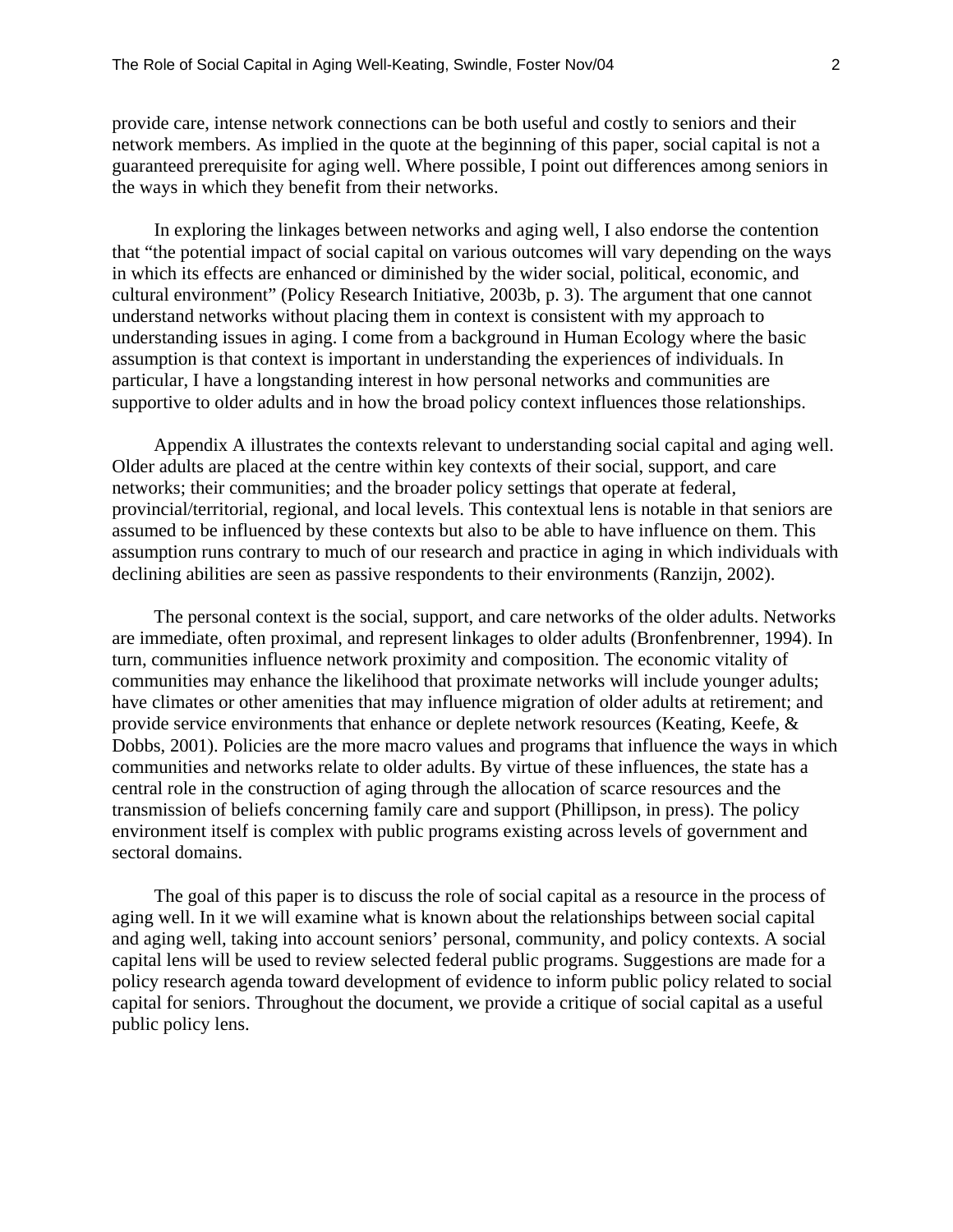#### Social Capital and the Networks of Older Adults

## *"The sources of social capital lie in the structure of social relations developed over time"* (Policy Research Initiative, 2003b, p. 16).

#### Understanding networks

The social capital perspective of networks as providing access to resources is evident in the following: "As researchers adopt a network approach, they model support as a complex flow of resources among a wide range of actors, rather than as just a transaction between two individuals. … [Taking this approach] it becomes apparent that the actors' power, influence, and access to resources affect their supportiveness in networks" (Walker, Wasserman, & Wellman, 1993, p. 72). Networks are not all alike but differ considerably in composition and resources that they might provide to older adults. Three types of networks are relevant to this discussion: social, support, and care networks.

Social networks are groups of people known to older adults and with whom they have close links. They tell us the number of people in the network and how they are related to a target individual (Antonucci et al., 2001), and provide the potential for support to be delivered (Langford, Bowsher, Maloney, & Lillis, 1997). This support potential of social networks has been described as network social capital – the number of members who are willing to provide support, and the resources that they are able to mobilize when providing support (Tijhuis, Flap, Foets, & Groenewegen, 1998). 'Cashing in' social capital comes from actualizing the support potential of the social network (Jennings, 1999).

One of the truisms of network analysis is that "mere presence of a tie between two people does not equate with the provision of support" (Walker et al., 1993, p.72). Rather, support networks are the subset of social network members who provide everyday tasks and services to older adults (Fast, Keating, Otfinowski, & Derksen, 2004). Support activities include day-to-day social interaction, monitoring and providing advice, and/or instrumental activities such as home maintenance, meal preparation, and providing transportation (Fernández-Ballesteros, 2002; Keating, Otfinowski, Wenger, Fast, & Derksen, 2003; Wenger, 1997a). Support networks are perceived to contain strong, close, and stable social ties including longstanding kin and friend relationships (Peek & Lin, 1999; van Tilburg, 1998).

In the face of long-term health problems or impaired functional status of the senior, support network members may be called upon to increase the range or amount of instrumental and emotional support (van Groenou & van Tilburg, 1997). When support is provided because of seniors' long-term health problems or functional limitations (Barrett & Lynch, 1999; Keating, Fast, Frederick, Cranswick, & Perrier, 1999), support is designated as care. Care differs in type and intensity from what is required in everyday life (Hanson, Östergren, Emståhl, Isacsson, & Ranstam, 1997; Walker, Pratt, & Eddy, 1995) and care networks reflect this difference. They are less diversified and more fragile with higher proportions of close kin than those without chronic health problems (Wenger, 1997b).

In what ways might these networks of seniors be the source of social capital? Two types of social capital seem most descriptive of the potential inherent in these networks. Bonding social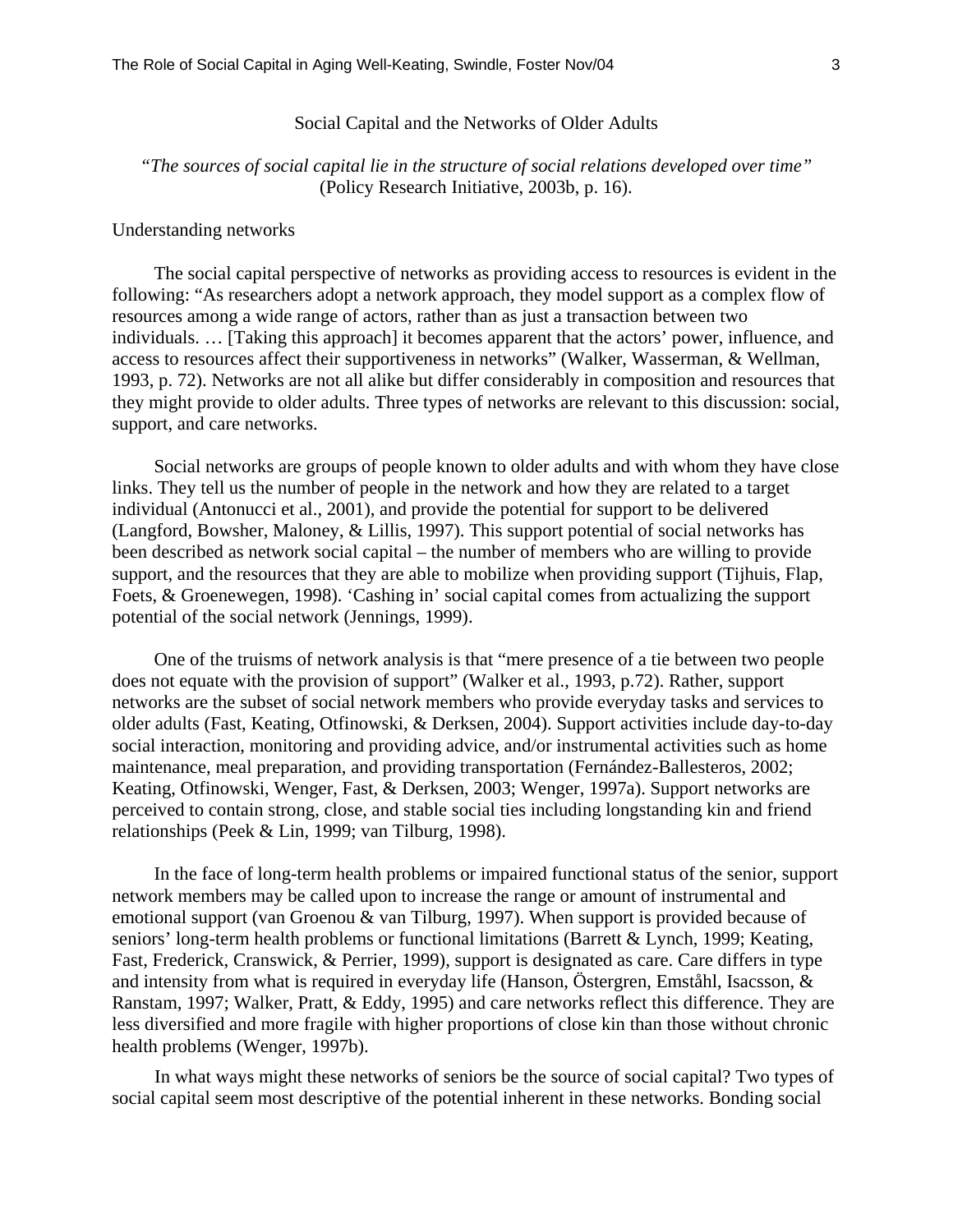capital is typified by relations within homogenous groups, and is "best suited for providing the social and psychological supports its members need for 'getting by' in their day-to-day activities" (Policy Research Initiative, 2003b, p. 23). Typified by strong ties to others who share similar backgrounds, bonding social capital confirms one's sense of self (Taylor, 2004).

Bridging social capital is more heterogeneous and is useful in connecting people to "external assets" (Policy Research Initiative, 2003b, p. 23) that help them "get ahead" (Putnam cited in Smith, Phillipson, & Scharf, 2002, p. 6). They tend to be based on weak ties to those who are dissimilar to oneself. These ties "can span holes in the social structure" by offering access to other networks (Perri 6, 1997, p. 13) Bridging social capital often has been associated with assisting people with access to the labour force. There has been little discussion of older adults and how bridging social capital might be useful to them.

What do we know about the nature of social capital inherent in support and care networks? Seniors' networks become more intense and homogeneous in the process of evolution from support to care. Clearly, in social capital language, care networks are bonding networks. The strong links of care networks may be useful in 'getting by' in terms of providing tasks that help maintain an older adult in the community or in a long-term care setting. The question is whether they militate against connecting to external resources that might be useful to the older adult.

The nature of the social capital inherent in support networks is not as clear. These networks are larger and more likely to include weaker ties that are heterogeneous in terms of age, marital status, and education (Adams & Blieszner, 1995). It may be that support networks are in a better position to assist with connecting to other resources than are the more intense care networks. These questions have implications for how public policy is targeted toward the maintenance or enhancement of seniors' networks. Enhancing care networks, which has been the focus of recent public policy, may lead to both positive and negative outcomes for seniors. Enhancing support networks may be done through other programmatic directions that have yet to be explored. We return to this question after a discussion of how support and care networks function in the lives of older adults in Canada.

#### Characteristics of social, support and care networks

A main challenge in addressing the question of how networks are a source of social capital to older adults is that there has been relatively little cross-over in our understanding of social and support networks of older adults, and of care provided by network members. There is a rich body of literature on how social ties provide the resources for ongoing support. However, most of the research literature on family/friend care is based on seniors and an individual care provider (Boaz & Hu, 1997). Thus there has been little systematic comparison of the relationships among social, support, and care networks. In the context of attempting to better understand social capital and aging well, this exploration is important. Support networks and care networks differ in their size, membership (mix of women and men, of people of different ages, of kin, neighbours, and friends, and of proximity to the senior), and impact on older adults.

In terms of gender mix, men are under-represented in support networks compared to broader social networks (Fernández-Ballestros, 2002; Wenger, 1997a). Much of the research on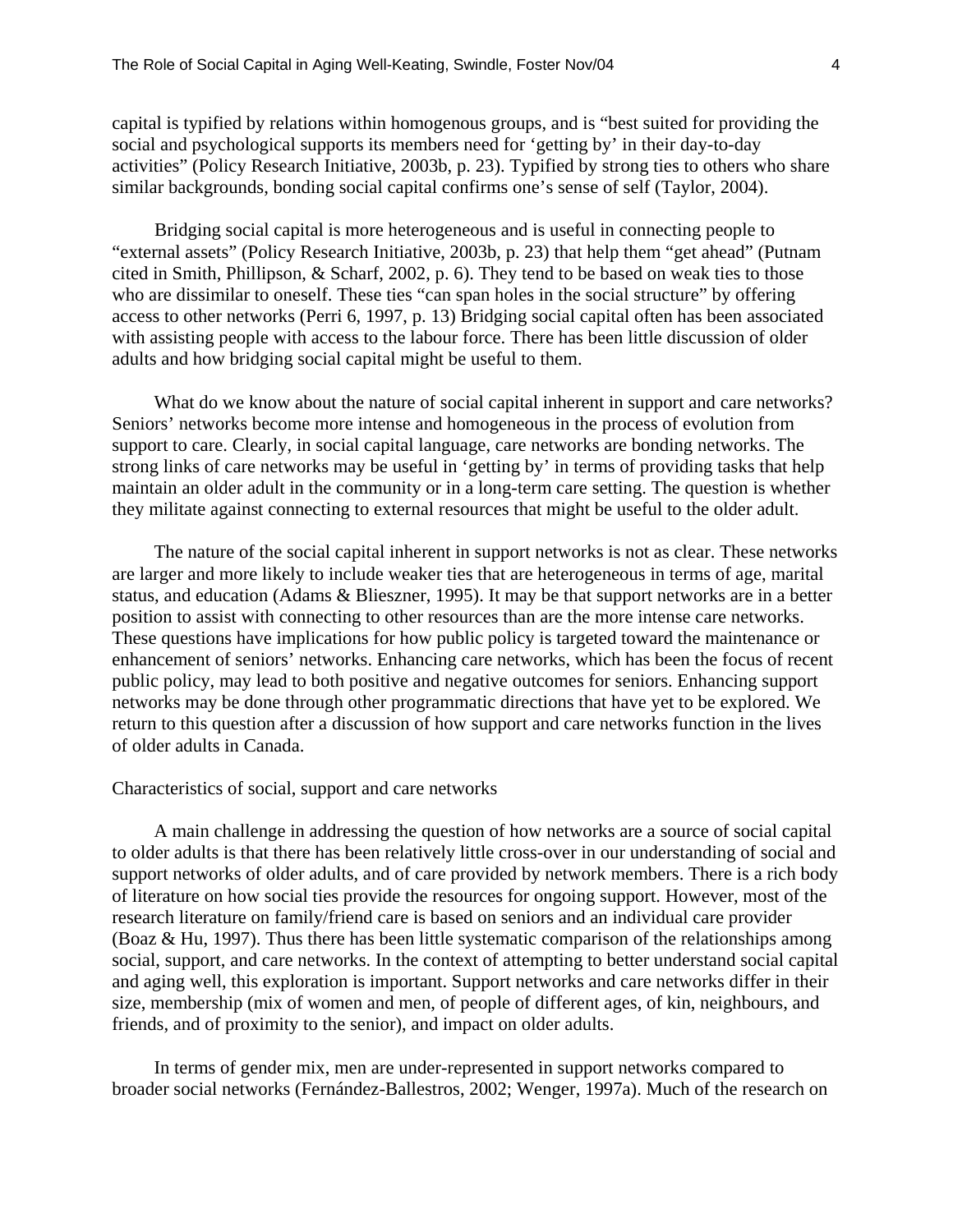care suggests that it may be even more female-dominated, though recent findings from a national survey of caregiving suggest that proportions of women and men who provide care are similar (Cranswick, 2003; Stobert & Cranswick, 2004). Similarly, social networks likely have a mix of ages (Uhlenberg & DeJong, 2004), while support networks may be more homogeneous in tasks like emotional and social support since age peers have shared history and experience. Care networks most likely comprise people who are middle-aged (a generation younger than the cared for person) or elderly (Fast et al., 2004).

Research on the social networks of older adults suggests that kin may predominate as same generation friends are lost to illness and death (Klein Ikkink & van Tilburg, 1998). Less is known about the relationship composition of support networks since research on kin as supporters has been conducted separately from research on friends and neighbours. Friends and neighbours may provide different amounts and types of support than family members (Nocon & Pearson, 2000), perhaps providing access to other resources typical of bridging social capital. Care networks are predominantly close kin and longstanding friends since neighbours and other non-kin are less likely to move to providing more intense levels of tasks in the face of declining health of the older adult (Nocon & Pearson). Proximity also differentiates support from care networks. Modern communication technology may allow some types of social and emotional support to be provided at a distance (Fast et al., 2004), though others such as transportation and providing personal care and meal preparation for a frail senior clearly require that members be nearby (Keating et al., 2003).

Finally, network size may be a main determinant of social capital inherent in support and care networks. Social networks of older adults have an average of 12-13 people (van Tilburg, 1998; Wenger, 1997a); support networks from 5-10 people (van Tilburg); and care networks from 3-5 people (Tennstedt, McKinlay, & Sullivan, 1989). Stone and Rosenthal (1996) have argued that older adults with small support networks are at risk of having poor care resources because their care networks will be even smaller. Small, intense care networks may be well suited to provide tasks that are necessary to stave off nursing home placement, but lack the resources to provide the linkages that might enhance quality of life of care recipients.

Overall, the smaller, more kin-focused, proximate care networks seem most likely to be sources of bonding social capital while the more diverse, less dense support networks have more potential to link seniors with other resources.

## Recent findings: Characteristics of social, support and care networks

Who are members of social, support, and care networks? There are no Canadian data that allow for direct comparisons among these three types of networks. In this section of the paper, findings are presented from two separate surveys of Canadian seniors. Together they provide an overview of the similarities and differences among these networks. Information on social and support networks is from a 2004 national telephone survey of rural seniors in Canada (Dobbs, Swindle, Keating, Eales, & Keefe, 2004). Information on care networks is from a subsample of older adults in Canada with chronic health problems who were part of a national Statistics Canada survey on aging and social support (Statistics Canada, 2002). Information on care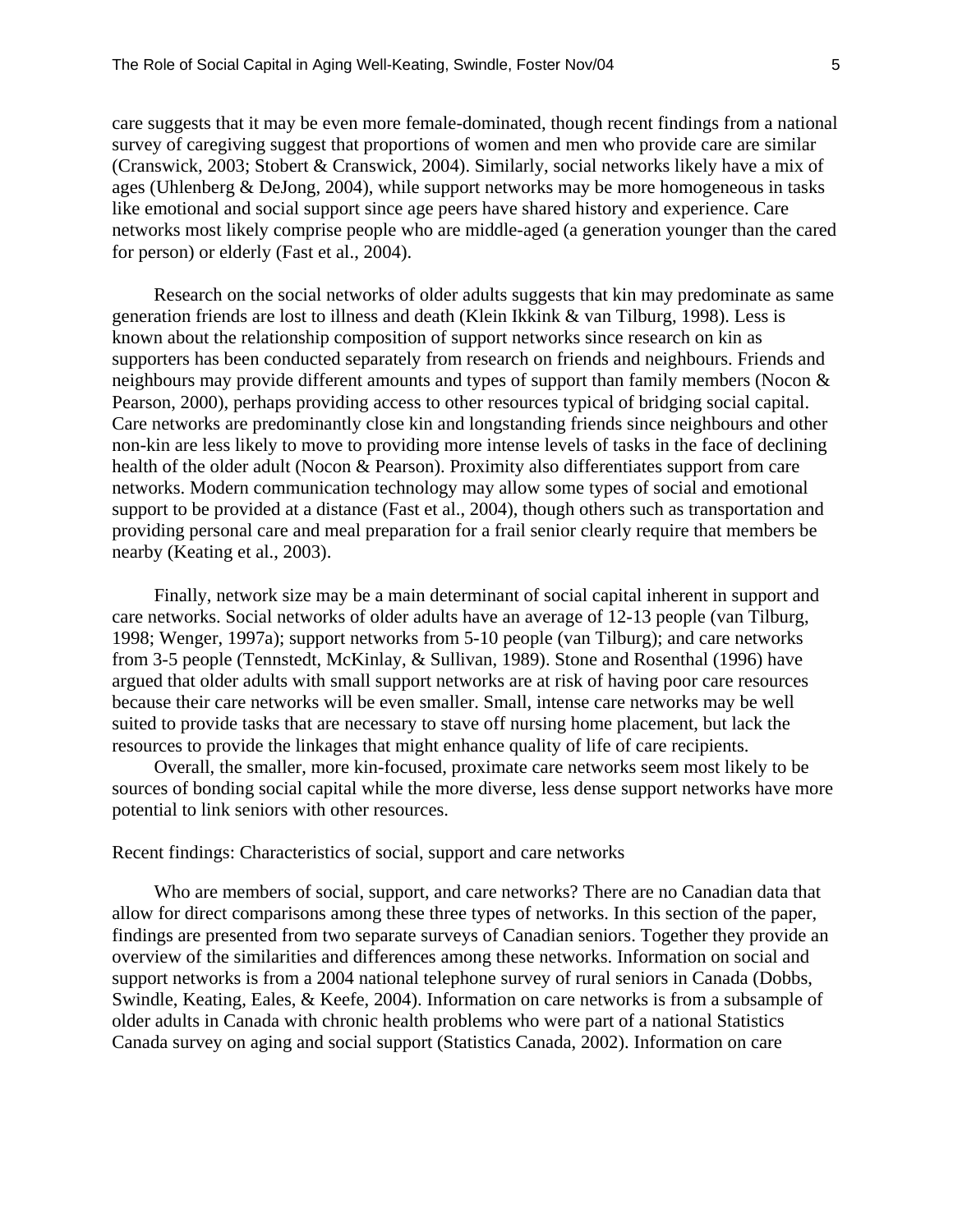networks is based on those who reported having received care from family members or friends in the previous year<sup>2</sup>.

As shown in Table 1, the vast majority of seniors in rural Canada (91.8%) have social networks ranging in size from 5 to 13. In contrast, size of support networks is distributed more evenly, with one-third having 1 or 2 people, one-third having 3 or 4 people, and one-third having between 5 and 13 people. The median size of rural seniors' social networks is 10, whereas their support network is much smaller with a median of 3 members. Clearly number of individuals who provide rural seniors with support is much smaller than the number of family members and close friends with whom they have social relationships, evidence that one cannot equate social and support networks.

As with size, there are differences between rural seniors' social and support networks in gender composition. The overwhelming majority of respondents' social networks comprise both men and women. In comparison, while two-thirds of respondents' support networks are mixed, nearly 20% are entirely women and 13% entirely men. Relationship composition differs as well. Almost all (96.8%) social networks have a mix of close kin (spouses and children), distant kin (nieces, nephews, grandchildren), and non-kin (close friends and neighbours). Fewer (61%) had mixed support networks; over 15% had support networks that were entirely of close kin, and nearly 9% had entirely friends and neighbours.

Support networks are more age homogeneous than social networks. Almost all (94.6%) rural seniors have mixed ages in their social networks. However, a smaller proportion (65.2%) has mixed aged support networks. The rest have networks that are entirely one age group, notably 14% of support networks entirely of individuals aged 45 to 64 years, and an additional 11% entirely other seniors. Proximity plays a greater role in the composition of support than social networks. The social networks of most respondents have a mix of members who live in the same community or at a distance from the rural senior. In contrast, almost 40% of respondents have their entire support network living with them.

Overall rural seniors are embedded in diverse social networks with women and men of all ages and relationships who live in the same community as or at a distance from them. Their support networks are much smaller, and have less diversity in gender, age, relationship, and proximity composition. Lack of diversity in networks suggests that seniors fits the belief that rural communities are close knit and homogeneous and with a high degree of coherence between personal and community contexts in which these seniors live their lives.

Table 2 shows characteristics of care networks of Canadian seniors. Data can't be directly compared to those from social and support networks since care networks are of all Canadian seniors with long-term health problems who reported receiving help because of that chronic

l

<sup>&</sup>lt;sup>2</sup> A caveat about the comparability of these data is important. The information on social and support networks is from rural seniors in Canada. The sample is of members of the Royal Canadian Legion and their spouses. The sample was chosen to represent equal proportions of women and men, older and younger seniors. In contrast, the information on care networks is from all older Canadians who reported receiving assistance from family and friends because of a long-term health problem. See Appendix B for a comparison of the two samples.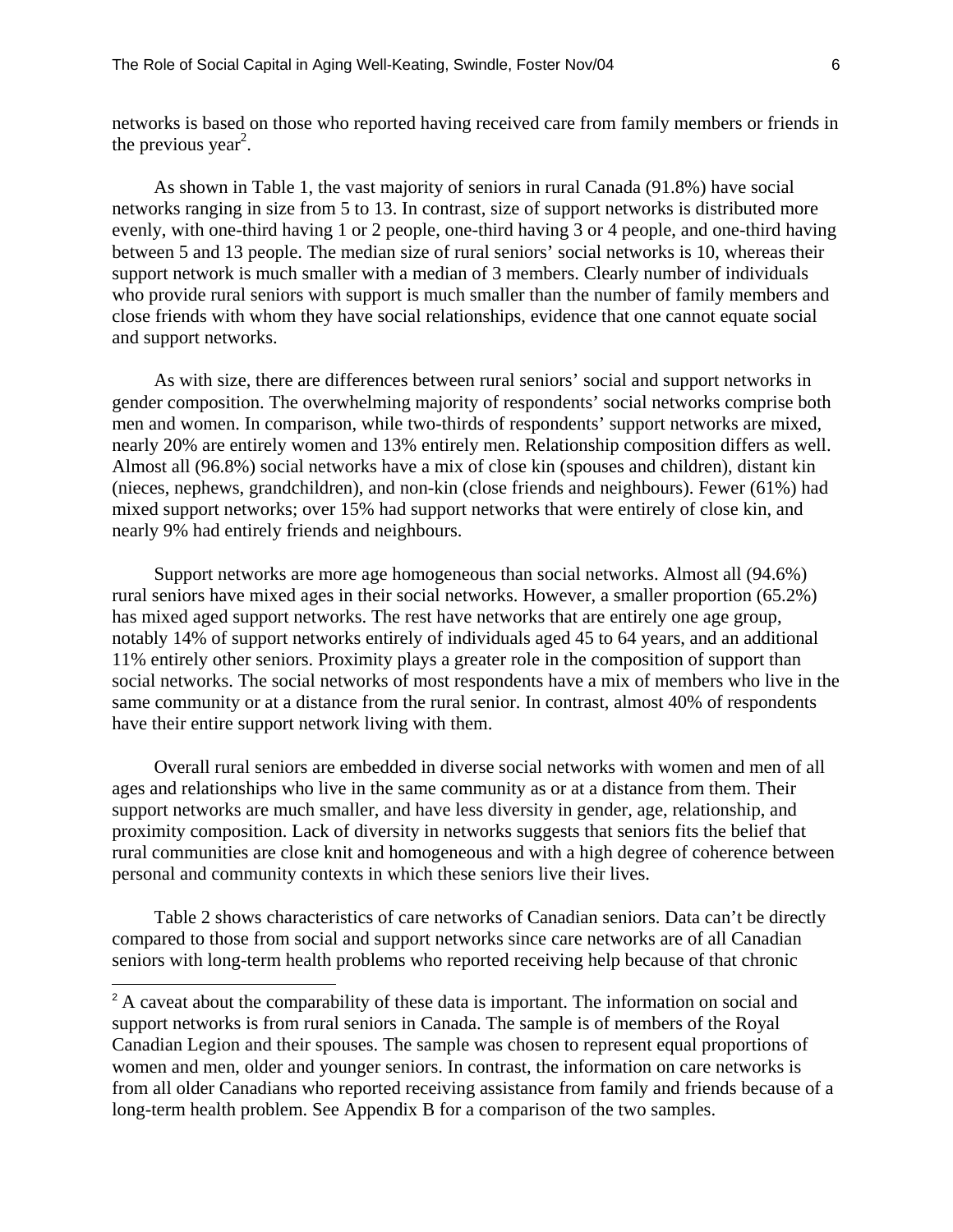health problem. Nonetheless, overall size and other characteristics may be illustrative of potential differences in social capital in these networks.

When both emotional and instrumental care tasks are included, networks range in size from 1 to 10 with an average of just under 3 members. Seventy percent of care recipients have more than 1 person caring for them. Networks providing only instrumental tasks are smaller, with a mean size of just under 2 members. These differences suggest that when it comes to hands-on tasks most carers have a limited number of people with whom to share the care. An important caveat is that these numbers may be somewhat low since network membership is determined from the perspective of the older adult who receives care. Some care such as organizing appointments, coordinating with other network members, and shopping are done at a distance and may be invisible to the recipient. These tasks provide access to services though the bridging occurs on behalf of the senior rather than being initiated by her.

These data on network characteristics provide basic information on the context of care. Care networks are equally likely to be entirely male or female with only one-third having both women and men. Given previous findings that women and men may provide different care tasks, this finding suggests that the majority of networks could be limited in the breadth of their caring capability. The majority of networks are entirely close kin, with a small proportion that are distant kin. There are few mixed relationship networks, suggesting that families do not augment their caring resources with friends and neighbours. Rather, a small proportion of networks are entirely non-kin, suggesting that there may be a substitution of carers if families are unavailable.

Care networks tend to be homogeneous in terms of age categories of caregivers. Just 30% have mixed age membership. The largest category of networks has all members aged 45-64, a group likely to have labour force and other family work demands. The majority of networks is not home-based but at a distance so that members are traveling to provide care. Most networks have been caring for more than two years, underlining the chronic nature of care to seniors. The majority of networks also have some or all members in the labour force. In fact, approximately one-third of networks have all members in the labour force leaving those members without the support of others who do not have the time and place demands of employment. The smallest proportion of networks has a mix of those who have employment roles and those who do not.

These patterns suggest potential differences in social capital among support and care networks. Support networks are larger and somewhat more diverse in membership than care networks. Thus support networks may have the potential for different types or amounts of social capital than the more focused care networks.

#### Social Capital in Action: Activities of Support and Care Networks

The roadmap of the types of structures of networks of older adults presented in the previous section provides the basis for further discussion of the ways in which networks of older adults might enhance aging well. We turn now to an exploration of what networks do for seniors. Social capital language has not been used extensively in the literature on networks of older adults. However, the activities of networks may provide some indication of whether these networks serve bonding, bridging, or other functions.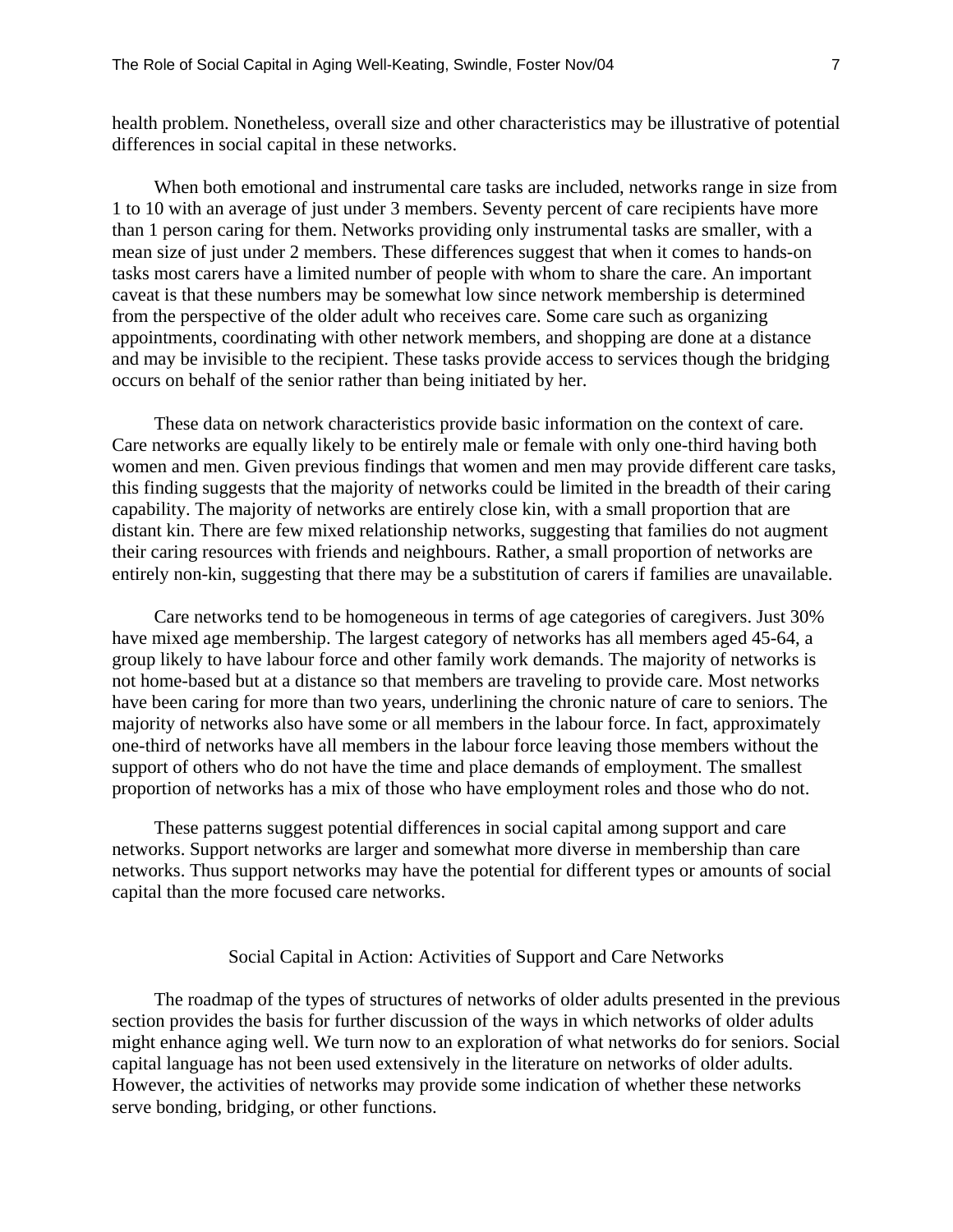Tasks received by seniors from support networks

In this section of the report, information is presented on support (assistance with everyday tasks) received by rural seniors in Canada from network members. As in the previous section, data come from a national survey of seniors in rural Canada (Dobbs et al., 2004). Respondents were asked to state whether they received assistance from others with each of 13 tasks, and the frequency of support received from each person who provided assistance with a particular task. Tasks include preparing shopping, transportation, meals, housekeeping, outdoor work, checking up, and emotional support among others.

Rural seniors receive a variety of types of support from other people (Table 3). The majority (55.7%) reported that others check up on them in person or by telephone to make sure they are okay. Nearly half stated that other people had prepared meals for them, dropped off homemade food, or invited them to dinner. A third of respondents received support with housekeeping, such as washing floors, vacuuming, dusting, laundry, or mending, and outdoor work, such as painting and minor repairs, shovelling snow, or chopping firewood. One in five rural seniors received assistance with shopping and transportation for medical appointments. The most common reason cited for receiving support with most tasks is 'that's the way things are done' with family/friends. However, a common reason for receipt of support with housekeeping and to a lesser extent outdoor work is because of a long-term health problem, suggesting that the boundaries between support and care are blurred.

Type and amount of support received by seniors from support and care networks

Do networks make a difference in the type or amount of support seniors receive? Given the assumption that context is important, it seems likely that support received by older adults will be influenced by their own characteristics as well as those of their support networks and the communities in which they live. In this section of the paper, information is presented on what is known about how personal and community contexts affect support received from networks. Since the characteristics of support networks that may influence support received have been reviewed earlier, emphasis is placed on characteristics of older adults and of the communities in which they reside To test these assumptions, analyses of support networks of rural Canadian seniors were conducted and are presented in the next section.

While networks influence the lives of older adults, in turn characteristics of those older adults influence the composition of their social and support networks and hence the types and amount of support they receive. Characteristics of older adults that have been found to be related to support include age, gender, marital status, education, income, health status, length of time in the community, and driving status.

Age is an important determinant of social and support networks. Social networks of seniors over age 85 are smaller (Tijhuis et al., 1998); and more kin focused (Aartsen, van Tilburg, Smits, & Knipscheer, 2004) than those of younger seniors, providing a narrower potential for support than social networks of younger seniors. Gender also influences network composition. Older women have more social network members than older men (Kim, Hisata, Kai, & Lee, 2000; Reinhardt, Boerner, & Benn, 2003) and larger support networks as a result of their wider variety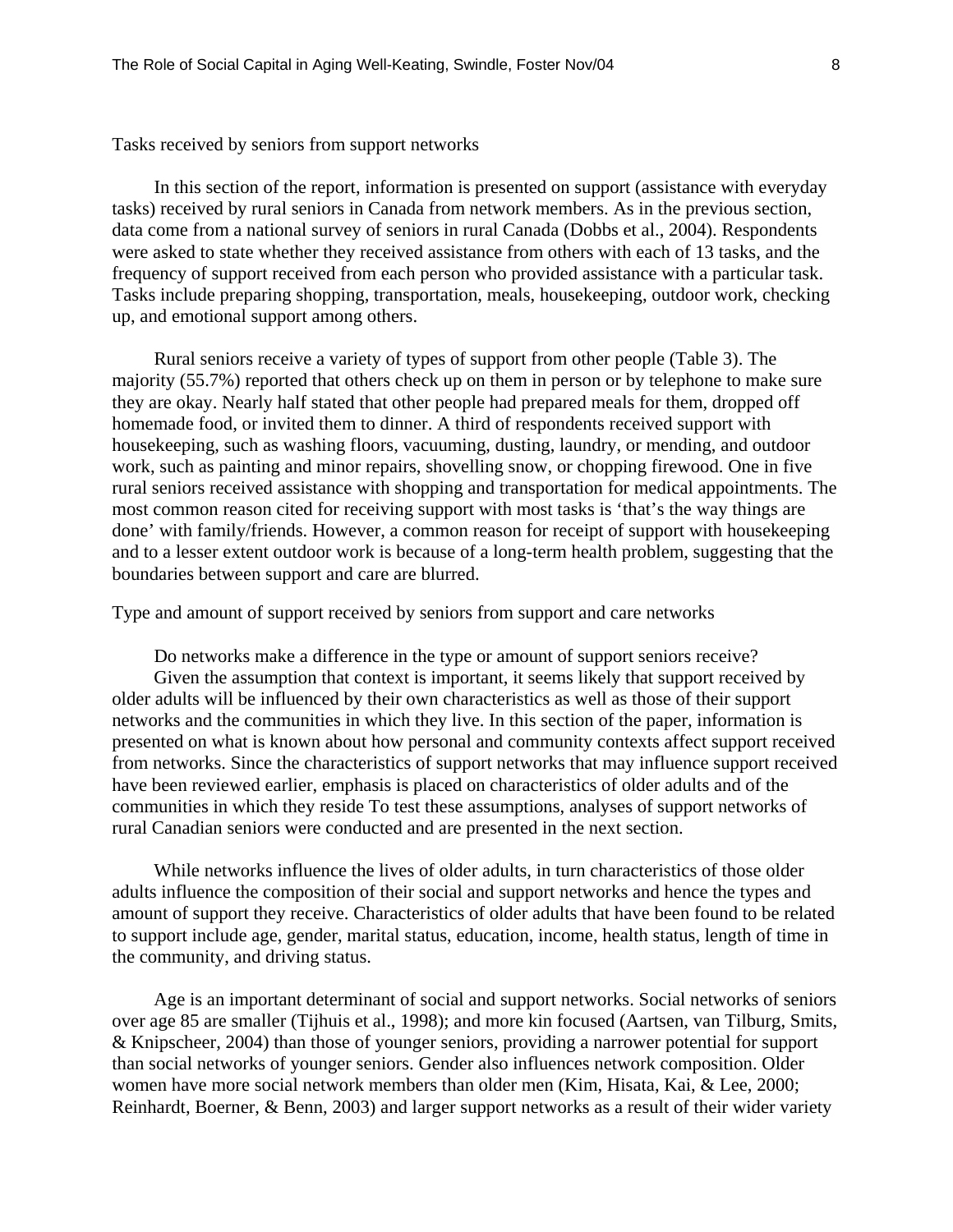of social roles. Being unmarried is associated with smaller network size, especially in cases of divorce (Uhlenberg & DeJong, 2004) though the smaller size of rural communities may facilitate network rebuilding.

Education, income, and health also are related to network characteristics. Higher education is associated with a greater number of ties with younger friends and neighbours (Uhlenberg & DeJong, 2004) and lower education with receipt of support from family (Reinhardt et al., 2003). Given their lower average education, rural seniors may have a higher proportion of kin in their support networks than urban seniors (Keating, Keefe, & Dobbs, 2001). Similarly, income is positively related to seniors participation in activities that help build and maintain network ties such as involvement in community groups (Pillemer & Glasgow, 2000), though those with lower income may receive more instrumental support from their networks in the absence of resources to purchase services. Those in poor health have fewer community connections (Zunzunegui et al., 2004) that help build non-kin relationships and may be more likely to have small, kin focused support networks. Finally, longstanding community residence and ability to drive both are associated with opportunities to create and maintain social ties that can lead to social support (Brown, 2002; Glasgow, 2000).

Community characteristics that frame the potential for support include population size, distance of the community from a service centre, and demographic mix. Small population size makes it more likely that older adults will be known by others (Keating et al., 2001), while distance from a service centre may foster support from network members in the absence of other alternatives (Keefe et al., 2004). Since age peers are important parts of the support networks of older adults, communities with higher proportions of seniors may be more supportive (Keefe et al.).

In sum, evidence to date is that the composition of support networks in combination with characteristics of the older adults and the community in which they live will influence the support they receive. In the following section, data are presented on how these sets of characteristics of rural seniors, their support networks, and the communities in which they live influence the type of support received.

#### Recent findings: Activities of support and care networks

The majority of seniors in Canada (73%) reported receiving assistance with various tasks (Keating et al., 1999). Thus most have support networks. Of these, 51% received support for everyday activities or a temporary life crisis such as bereavement. The remaining 22% received care from their networks as a result of their chronic health problems.

Further analyses of our data on support networks of rural seniors shows that different sets of individual and support network characteristics are associated with receipt of different types of tasks (Table 4). Those who are more likely to receive assistance with transportation are women, unmarried, in poorer health, and who do not drive. They are more likely to receive help from networks that are predominantly male and medium size (3-4 network members as opposed to smaller or larger networks). In contrast, those receiving support with household tasks such as meals, housework, and shopping are older, do not drive, and have networks that are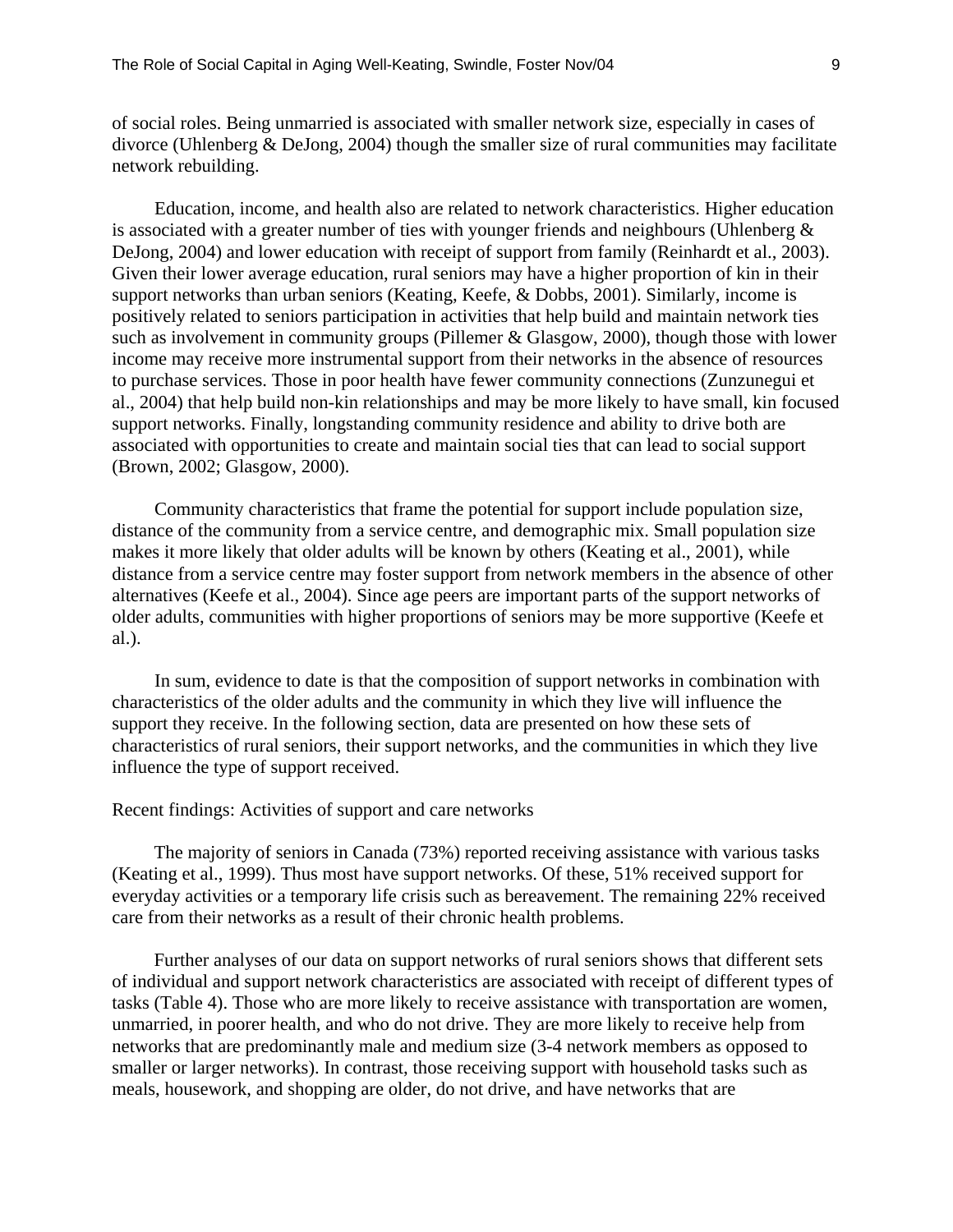predominantly women and who live in the same household (as opposed to living in the same neighbourhood, community, or further away). Emotional support is more likely provided to those who are younger, unmarried, and in poorer health by networks that are entirely age 45-65. Finally, those receiving practical support with tasks such as helping make arrangements and providing financial assistance are older, women, have lived longer in the community, and have networks that are predominantly male. Notably, community characteristics did not influence whether a task was received.

In sum, age, gender, martial status, health, and driving status are the most important individual determinants of support received. Network characteristics most often associated with receipt of support are age composition, gender composition, and proximity.

The smaller, more intense networks that provide care to seniors with chronic health problems operate somewhat differently than do support networks. Table 5 provides information on the relationship between network characteristics receipt of different care tasks. These findings provide a picture of how seniors are differentially benefited by having networks of a people with particular sets of characteristics. Receipt of different kinds of tasks can be useful to seniors in a variety of ways. Everyday tasks such as meal preparation and housekeeping are important in helping older adults manage in their home settings and may assist in the maintenance of neighbourhood and community connections. More intense tasks such as personal care make a great difference in delaying placement in residential care.

Characteristics that consistently make a difference in the likelihood that seniors will receive care tasks are having higher proportions of women in their networks, higher proportions of kin, and larger network size. Notably, it is these three network characteristics alone that determine whether seniors receive personal care. In contrast, there are no clear patterns suggesting that age composition makes a difference. Employment status reduces the likelihood of receiving assistance with everyday household tasks but not personal care. When an intense task such as personal care is required, networks with women, close kin, and larger numbers provide that task regardless of personal cost. Since these data are cross-sectional, we don't know how many networks 'choose' one or more members to leave the labour force to provide care as needs escalate.

There has been no explicit exploration to date of the social capital inherent in care networks. However, it's clear that networks have big differences in resources. Equal proportions of networks have lone members as have more than four. And size makes a difference in terms of how much care and what variety of care is provided to care recipients. A minority have all women. Yet having an all-female network makes it far more likely that the care recipient will receive a variety of care tasks, including essentials such as meals, housekeeping, and personal care. Finally, equal proportions have all employed, none employed and mixed, though having a network of employed carers reduces the amount of care and number of care tasks received.

From the perspective of network members, resource differences may be experienced as high levels of strain in some networks as they struggle to meet competing demands of care and other paid and unpaid work. Network sustainability is an important concern in care to older adults and has been the focus of much recent policy development in determining how to provide respite to network members.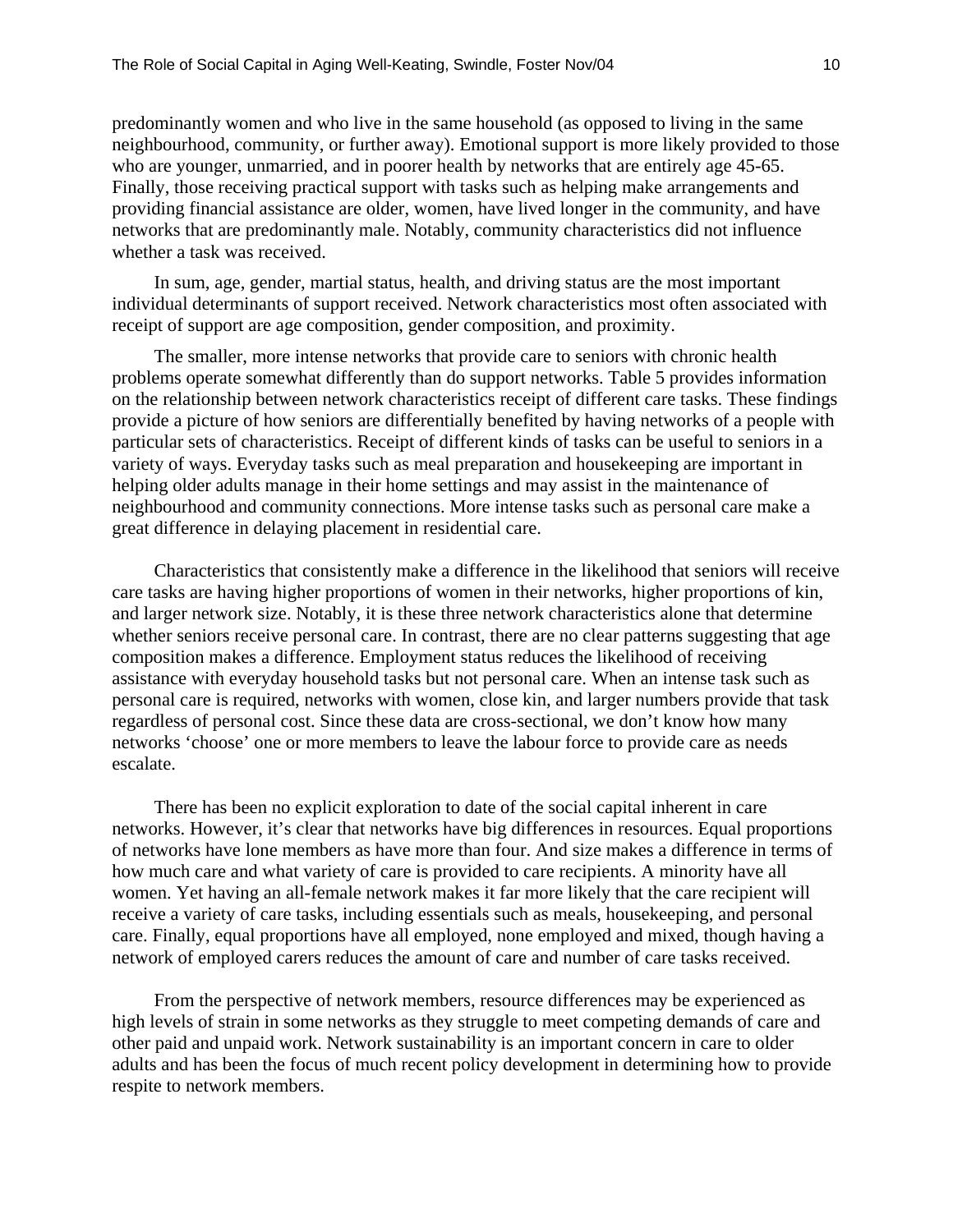#### Community-Level Networks

Along with having personal networks, individuals may be part of the social, support, and/or care networks of other people. If individuals are members of more than one personal network, then these networks are, in effect, linked. If networks are connected by shared values, emotions, and commitment, then these interrelated individuals likely have developed a common, sociocultural group identity (Ravanera & Rajulton, 2001; Rowles, 1988). Such interrelationships may result in an extensiveness of social ties that, in turn, define a broader group of networks. The more extensive the ties across a group, the greater will be the tie density (Blokland, 2000; White, 2002).

Such social cohesion can occur at the group level and not only describes relations within a group but also influences the distribution of resources across a group (Beauvais & Jenson, 2002; Bhalla & Lapeyre, 1997). When networks are linked together, the social capital of each network also is linked, providing additional access to resources for group members. Indeed, cohesion is not always a positive dynamic, for a cohesive group can pressure members to conform, to the exclusion of others or to the detriment of the broader group (Jenson, 1998). Yet, the concept of social cohesion is useful for its ability to encompass collective issues not only of social inclusion and shared commitment to a group but also of social exclusion including political and economic marginalization (Jenson; Ravanera & Rajulton, 2001; Social Cohesion Development Division, 2001).

It is from social cohesion that collective action potentially may arise (MacInko & Starfield, 2001; Narayan, 1999; White, 2002). In a community context, networks within a physical setting may be linked providing access to resources for the broader community group. The more extensive the ties between networks, the more cohesive the community. Community is not conceptually dependent on physical location (Wellman, 1999, preface). There may be networks, or groups of networks, that are geographically dispersed across the country, that are linked through shared values, goals, and commitments. The social cohesion of the broad group will determine the overall social capital distributed across the group.

#### Recent findings on community level support

In the past two years, we have been engaged in a project in which we are trying to better understand what makes communities supportive to the older adults who live there. Part of our approach has been to conduct community-level analyses of rural communities (Keefe et al., 2004). Using the 2001 Census of Canada, we developed a rough proxy for community-level supportiveness which is the proportion of people in the community that said they had helped a senior in the previous month. We found that rural communities differed considerably in supportiveness from less than 1% to more than 50% of community members reporting having helped a senior. This is compelling evidence against the assumption that rural communities are all close-knit and caring and thus good sources of social capital for older adults who live there.

Of all community characteristics considered, four emerged as most important in discriminating among levels of community supportiveness. Highly supportive communities are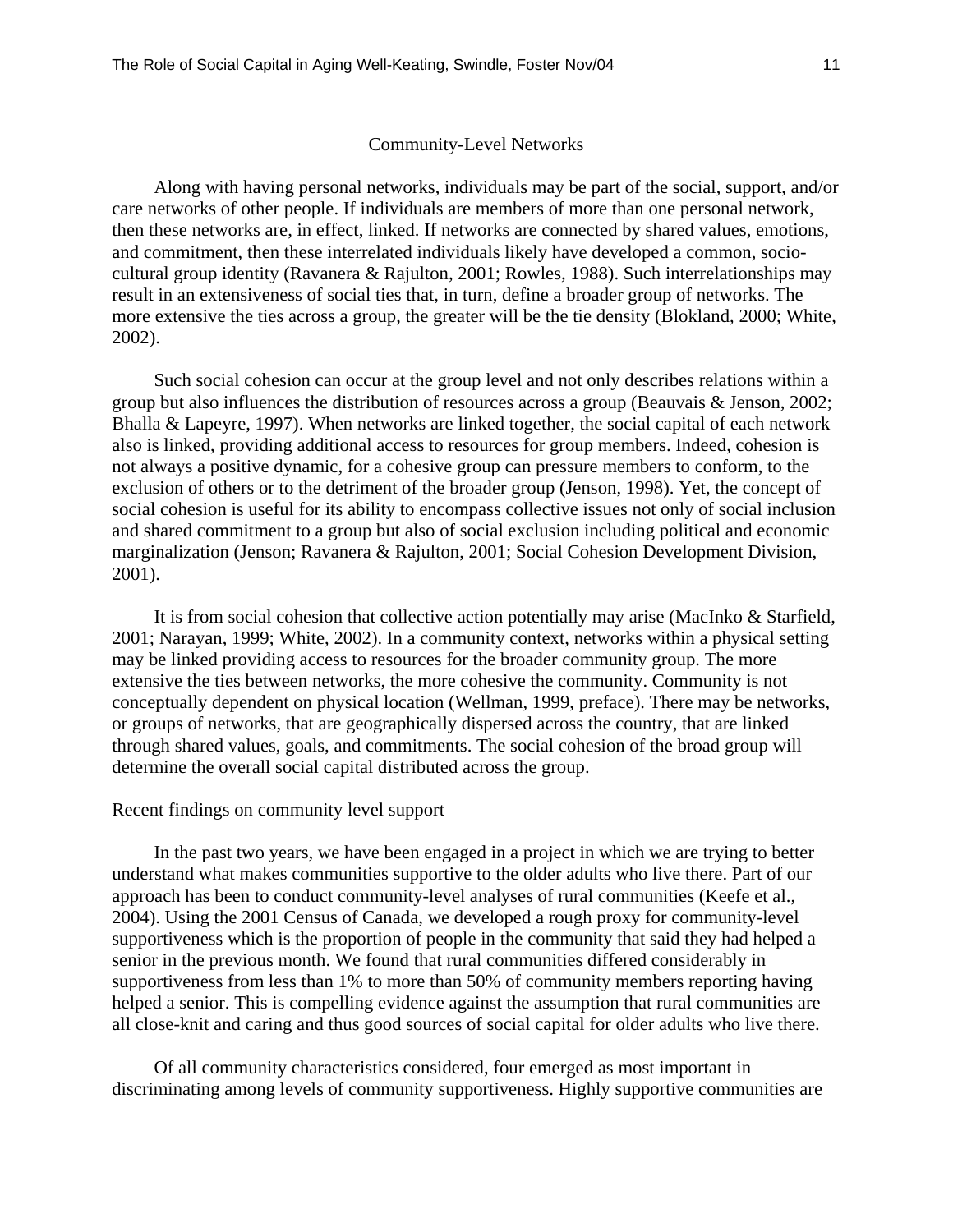relatively small in size, have higher proportions of older adults and of long-term residents, and are typified by relatively higher hours of unpaid work done by residents. Together these characteristics provide a picture of communities in which people may have grown old together, have strong support networks, are known to community members, and in which there is a strong ethic of helping. These findings suggest that smaller communities may actually be 'tight-knit', where dense ties bridge networks, creating a cohesive community group. As many people have lived in the community for a long time, they have had the opportunity to maintain and build network ties with a variety of other people in the community. This bridging of networks may make the group more cohesive, increasing the social capital available in the community. Indeed, residing in a cohesive community may provide individuals with access to resources, even when personal networks are lacking.

Overall, do networks enhance the lives of older adults? Clearly networks differ considerably in social capital. They differ as well in their ability to enhance aging well. In the next section of the paper, relationships between networks and aging well are reviewed from the point of view of what types of social capital might lead to aging well.

#### Network Outcomes and Aging Well

## *"Aging well is most likely to occur when people can take advantage of all the possibilities available to them*" (Adams & Blieszner, 1995, p. 213).

#### Understanding aging well

A main reason to consider social capital in light of networks of older adults is that networks might enhance positive outcomes for them. The research, practice, and policy literature reflect strong themes about the importance of family members and friends in the lives of older adults. Social ties have been linked to beneficial health and social outcomes (Martire, Schulz, Mittelmark, & Newsom, 1999), to the maintenance of independence in later life (Bowling, Farquhar, & Browne, 1991) and to responsive care to seniors with chronic long-term health problems (Havens, Donovan, & Hollander, 2001). Networks may be a resource for aging well. Yet there also is evidence that networks don't always benefit seniors. Networks may be too fragile to meet their needs in the face of increasing expectations that they will be the main source of support to older adults (Keating et al., 2003). Strong ties inherent in close family and friend networks may mean that expectations for high levels of support may strain relationships and reduce potential for the bonding social capital that otherwise is a strength of close relationships.

This section of the report is devoted to an exploration of what is known about networks and aging well. There is no consensus on what constitutes aging well, making it difficult to evaluate whether social capital might lead to aging well. In fact, there is a vigorous debate about whether the term should be part of our lexicon. Chapman (in press) summarizes the controversy. "Some would argue that aging well is an offensive concept because it suggests that some individuals age poorly, as though aging could be a personal failure… However, it also has been argued that the concept is useful because it moves gerontology away from a focus on dependency, frailty, and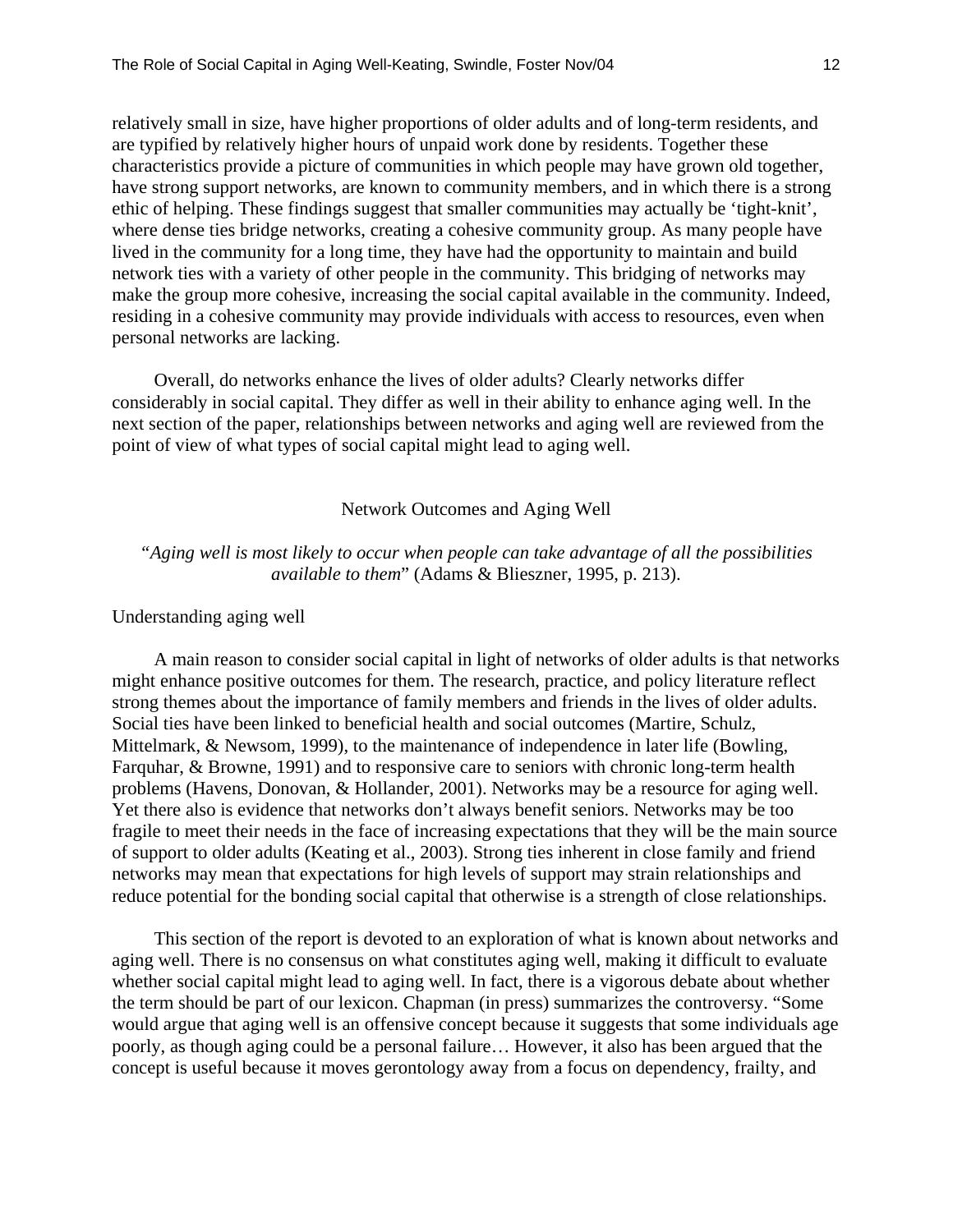general misery and suggests positive, resourceful images of later life with an emphasis on older adults' assets and abilities" (p. 4).

Despite this caveat, there is merit in using the term 'aging well' as a proxy for positive outcomes for older adults, especially within the mandate of this report. Networks may result in either positive or negative outcomes for older adults. Before considering the circumstances under which social capital might lead to better outcomes, it is important to understand some of the main definitions of aging well. These fall into three main categories. Whether social capital enhances or detracts from aging well depends on which of these is the focus. If aging well means having optimal health and functional status, then the question is whether networks provide the needed resources and access to services necessary to enhance physical and cognitive status. If aging well is having optimal control over one's engagement in society, one might look to whether networks constrain or enhance these opportunities. Finally, if aging well is having the best fit between the seniors' personal resources and their personal and community contexts, then how do networks assist them in negotiating these relationships as their resources change in later life?

A common view of aging well is that it means having a set of health and functional status resources. Resources of the individual often are seen as the key to aging well. Physical and cognitive resources are seen as important because they provide the opportunity for engagement (Rowe & Kahn, 1997). Commenting on this perspective, Chapman (in press) notes: "To age well, individuals were to lead lives that avoided disability and disease, and thereby maintained mental and physical capacities that facilitated productive and social engagement in society" (p. 14).

A second approach is that to age well is to be engaged in work and community activities. There have been different perspectives on the importance of active engagement. Disengagement theory was an early approach to aging well in which the basic premise was that the individual and society were best served by the individual's withdrawal from engagement in productive activities such as labour force participation (Cumming & Henry, 1961). More contemporary theorists argue that those who age well are actively involved in work and leisure activities (Kendig, 2004). This view of aging well is heavily subscribed to in contemporary research and policy. For example, in its declaration of a research agenda on aging for the  $21<sup>st</sup>$  century, the United Nations Programme on Ageing and the International Association of Gerontology declared social participation and integration as the first research priority (Division for Social Policy and Development, 2002).

The third main view is that aging well has to do with the person-environment fit. Contentment results when there is a "good fit" between the values and preferences that are important to seniors, and their experiences within those domains (Eales, Keating, & Damsma, 2001, p. 292). Ranzijn (2002) argues that the fit "can be improved by either enhancing personal attributes, altering the environment to suit the attributes of the person, or both" and notes that "an older person is not an island but a social being living in dynamic interactions with the social environment, and quality of life for individual persons is inextricably linked to the quality of life of their social network" (p. 47).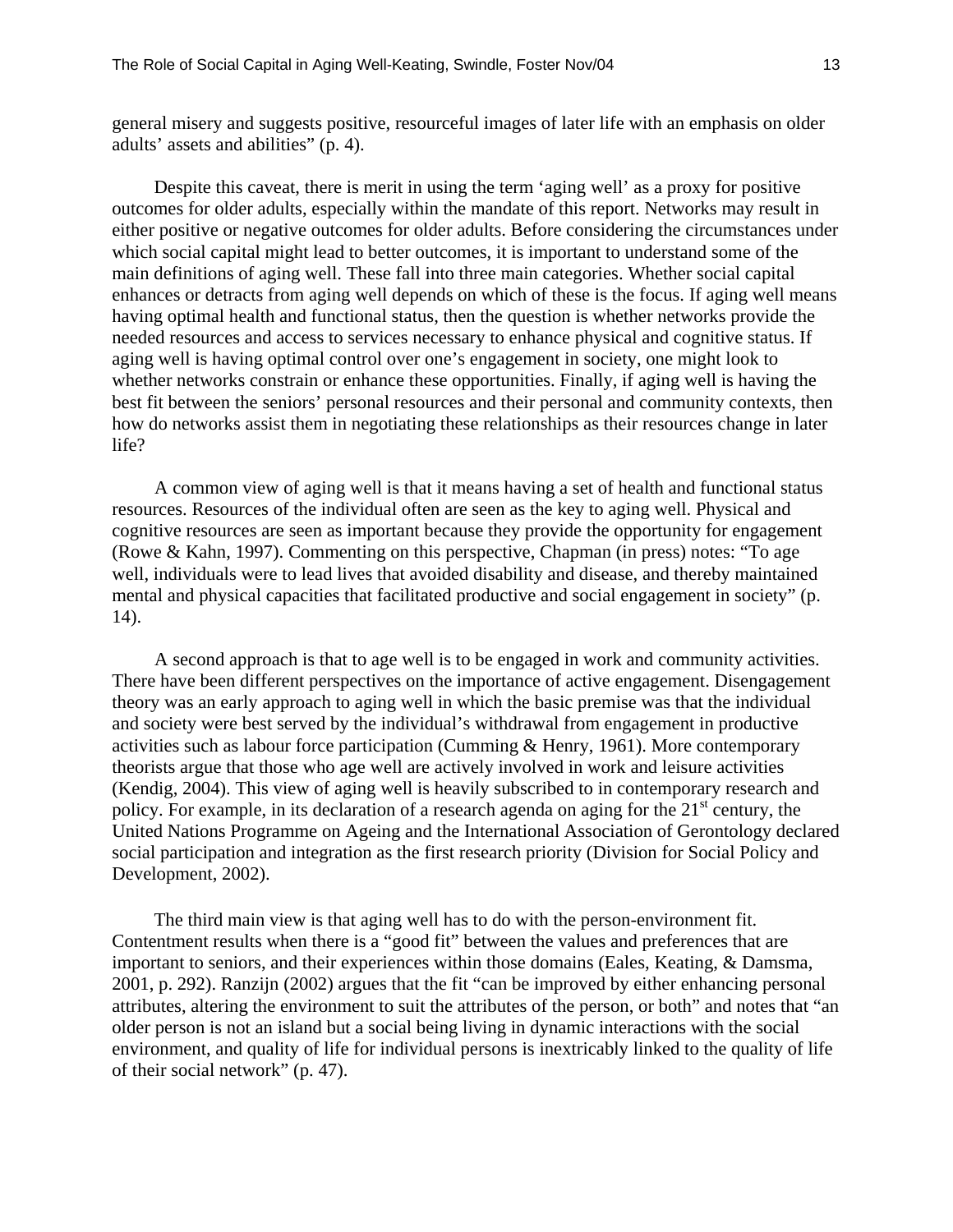Social capital outcomes and aging well

## *"More social capital will not necessarily always lead to better outcomes"*  (Policy Research Initiative, 2003b p. 5)

Given the different definitions of aging well, perhaps a better question is not whether more social capital leads to better outcomes, but whether those who subscribe to views of aging well as maintenance of physical and cognitive resources, of engagement or of person-environment fit would look to different sorts of network resources.

Do networks help older adults maintain physical and cognitive resources toward aging well? The evidence on this question is mixed. Social and support networks have been associated with positive health outcomes, especially when there is high contact with friends (Smith et al., 2002). Early research showed that "the mortality risk for people without social support was two to three times higher than for people who had better social networks" (van Kemenade, Paradis, & Jenkins, 2003, p. 32), though some recent studies have not found a link between social capital and health (Veenstra cited in (Smith et al., 2002).Yet findings that social network size shrinks with age suggest that those who are very old may lack the network resources to enhance physical aspects of aging well.

In sharp contrast to the positive links between social and support networks and maintenance of physical health, care networks are associated with poor health outcomes. Care may be critically important to older adults and family and friend networks are heavily involved in providing care to those with chronic health problems. However, care networks are small and kin focused and may be eroded as a result of the poor health of the senior (Antonucci et al., 2001). This is not to say that care provided by family members and friends causes a reduction in health. Rather, by the time chronic care to a frail older adult is required, networks may not be in a good position to enhance health. As noted earlier, members of support networks may not make the transition into more intense caregiving, resulting in care networks with reduced in capacity. Phillipson (2004) refers to this reduced capacity of networks with strong ties as network overload.

Ranzijn (2002) is critical of the notion that maintenance of physical health might be an indication of aging well, noting that even much of the research into aging well "has been concerned with maintenance of residual function rather than identifying and enabling continued growth" (p. 39). Care networks are focused on maintaining physical and cognitive resources of older adults. It may be that while care networks have a high level of social capital, they are not able to enhance aging well.

A second approach is that aging well is about engagement. "For a growing number of seniors, becoming older is no longer a time of rest and looking backward but a productive period when new careers, interests, and activities are pursued with vitality" (Perry, 1995, p. 152). In fact, analyses of recent studies of time use of older Canadians have shown that the vast majority of older adults participate in at least one active leisure pursuit per day. Retirees are more likely to participate in cognitively, physically, and socially active leisure than those who are still employed (Fast et al., in press). The implication is that such engagement leads to positive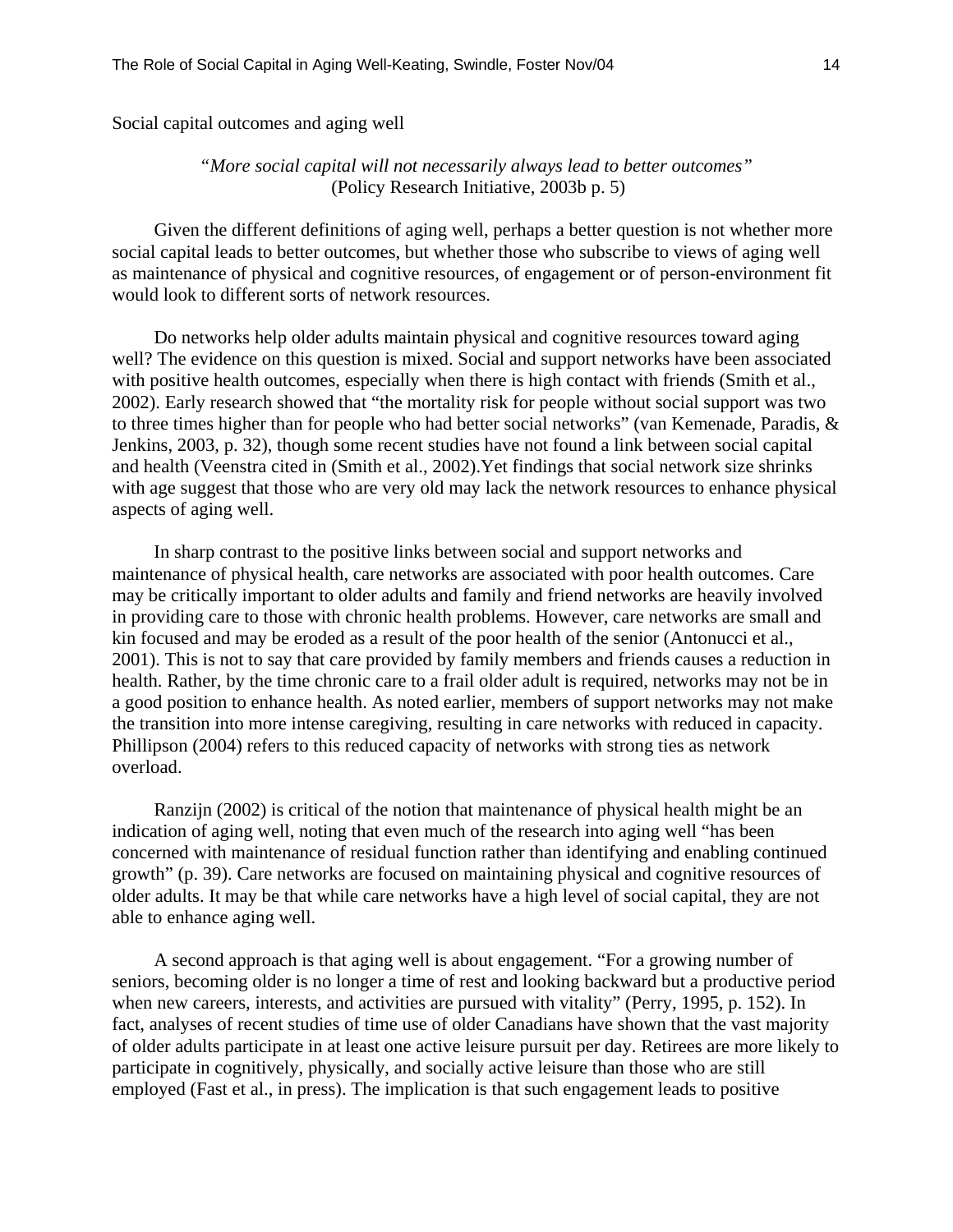outcomes. From this perspective, the question is how networks provide access to involvement with family and friends or to the broader community.

The long history of research on connections to family and friends, and findings on support and care networks presented earlier in this paper, point to the importance of networks in helping seniors remain engaged with those who know them best. Findings on support and care networks presented above attest to the multi-faceted nature of these links. They can have positive outcomes in enhancing self-esteem through shared tasks and experiences or in providing opportunities for reciprocity within these closely knit groups. For example, older adults are often involved in providing support to grandchildren or to same-generation family members and friends with chronic health problems. And children and grandchildren may be engaged with them in finding information on the internet.

In contrast, a common theme in the theoretical literature on social capital is that this bonding social capital may militate against community linkages. For example, research done in the UK in disadvantaged neighbourhoods in large cities showed strong cohesion among neighbours and friends. However, this social cohesion did not translate into high social capital because of the tensions in the community among groups of residents and a sense of powerlessness to effect community change (Smith et al., 2002).

The differences in the place of networks in engagement are perhaps best understood in light of the functions of different types of networks. As Wenger (1996) has observed: "dense networks provide better access to emotional resources but loose knit networks provide better access to tangible resources and weak ties are particularly important for information seeking" (p. 65). The emotional resources provided by social networks are important in making seniors feel valued by family and friends. Less is known about how networks might foster engagement because we have not explored the place of weaker ties in the lives of older adults.

A third main approach is that those who are aging well have the best 'fit' between their personal resources and their environments. Adams and Blieszner (1995) summarize this approach. "To age well, older adults need to develop relationships with people who help them in ways they need and want to be helped. Sometimes feeling dependent is worse for older adults' subjective reaction to aging than receiving no help. The notion of aging well implies that older adults must actively shape their relationships with relatives and friends rather than passively hope that their needs to help and be helped will be met" (p. 217).

The idea of choice is central to this notion of aging well. Yet much of the activity of care networks is done under duress, sometimes in the face of opposition by cared for persons who mourn the loss of independence that comes from accepting help. Under some circumstances, networks might help enhance choice. For example, care networks might provide assistance in helping older adults make the transition from driving themselves to travelling with neighbours so that community links such as church attendance and bridge club are maintained. The key lies not in how services are provided to seniors but in how they can be assisted in acquiring effective strategies to deal with changes in their abilities to meet their goals (Baltes & Baltes, 1990), in the network resources available to them, and in the amenities and opportunities in their communities. As discussed earlier, the bridging functions that are important to connect seniors to resources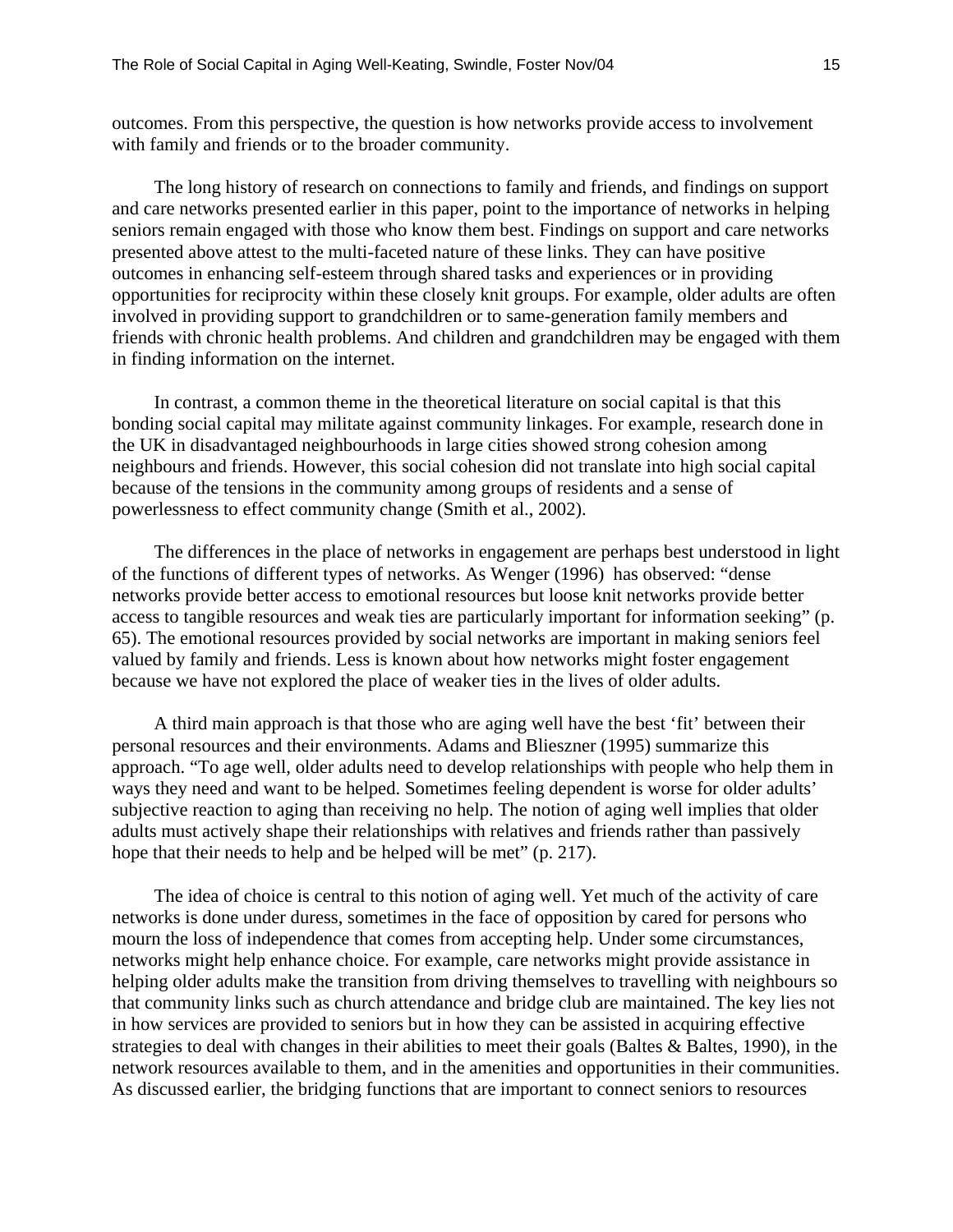may not be part of these networks. Yet such linkages might enhance a sense of control over decisions that affect the independence of older adults. One of the thorniest problems in developing sound public policy is that of finding the balance between asking networks to do too much and thus reducing their ability to help seniors age well, and public costs.

### Programs and Initiatives, the Social Capital Lens, and Aging Well

## *"We need to know what there is about programs to build social capital that work… and toward what end"* (C. Rocan, personal communication, July 2004).

The final section of the report is devoted to a discussion of the place of social capital in directing program and policy initiatives in the area of aging well. Some current programs are reviewed using a social capital lens to consider their possible impact on aging well; questions are posed about whether government should intervene in the development of social capital; and suggestions are made for a strategic policy research agenda.

The social capital lens has proven to be a useful tool in reviewing what we know about networks and aging well. When viewed from a social capital perspective, the review of networks of older adults shows that most of our understanding is of the bonding social capital inherent in support and care networks, with some knowledge of the bridging social capital in support networks and linking social capital inherent in community networks.

Current federal programs were not developed with a social capital lens. However, a number of programs appear to have the potential to build social capital for seniors in ways that will enhance aging well. In this section of the report the objective is to present illustrative examples of programs that may support close ties to others (bonding social capital); those that might provide access to others that can enhance engagement or provide resources (bridging social capital); and those that might foster and help connections among networks (linking social capital). We also present examples of programs that have not worked to enhance social capital in ways that foster aging well.

#### Programs that enhance bonding social capital

Care networks are an example of bonding social capital where more social capital may not lead to aging well. We know that family/friend networks provide a great deal of care and that care can be critically important in maintaining the functional status of frail older adults. However, care may be costly to recipients because it can strain relationships with family/friend carers and to care networks that incur employment, out-of-pocket, social, and health costs. Most care networks are small and may not have sufficient resources to manage the high demands associated with care. The increasing expectations placed on caregivers to frail seniors seem the antithesis of building or maintaining the kind of bonding social capital that might lead to positive outcomes of aging well.

Two types of interventions might enhance social capital in the networks of frail seniors requiring care. The first is to provide direct support to frail older adults, thus alleviating pressure on networks and on relationships between older adults and their care network members. A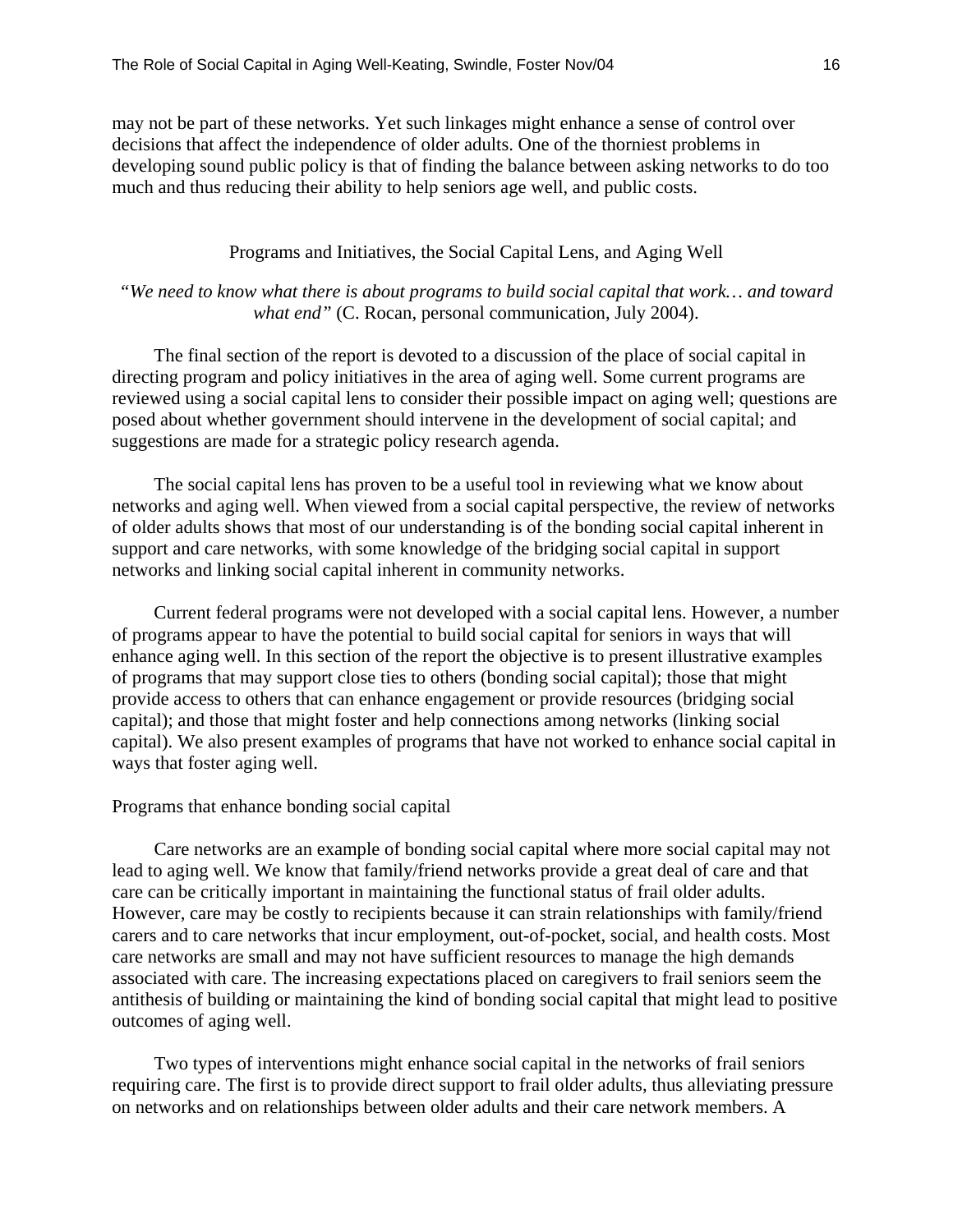program that should be the pillar of this support is Home Care. Social and health services provided to frail seniors at home can help them stay in their own homes and stay connected to their networks in ways that allow for positive interactions with them. Yet Home Care for those with chronic health problems was missing from the Romanow report and has lower priority than sub-acute care in provincial programs. A recently announced federal-provincial agreement on acute home care could serve as a template for chronic care. Assured access to a set of chronic home care services across the country could go a long way toward alleviating the enforced intimacy experienced by members of close networks and seniors.

The second approach to building social capital in care networks lies in supporting the networks themselves. Networks that can operate without high social and economic costs are more likely to be able to provide the positive links with the older adult that can confirm identity and augment resources to help provide the best person-environment fit. Two types of programs that have the potential to provide this type of support are those that give network members a break from caregiving and those that reduce competing demands of employment and caring.

Respite programs for caregivers could be a key component of support to care networks. The purpose of respite is to give caregivers a break. Services most often include day programs, facility-based respite where the older adult can be placed for a short period of time, and in-home services. All provinces have some form of respite services, though in a recent environmental scan of publicly funded respite programs in Canada, Dunbrack (2003) noted that funding is inadequate and services are not meeting the demand, especially for in-home respite. The author notes that "[a] high proportion of those requiring respite are the elderly spouses of elderly patients, many of whom are living on low incomes. The middle-aged children of the elderly constitute another sizeable group of family caregivers. Their challenges involve managing caregiving while fulfilling responsibilities to younger family members and to a job. Family caregivers of young children face many challenges; most public programs provide supplementary funding to help offset their costs" (p. 1). There is no parallel supplementary funding for carers to older adults. To enhance social capital in care networks, respite programs need to be more available, of a type that caregivers want, and be available to networks rather than individuals. The concept of primary caregiver enshrined in much public policy is not compatible with the social capital lexicon.

The Compassionate Care Leave program also has the potential to enhance network resources. It provides financial support through the Employment Insurance program to employees who take time off work to care for relatives who are terminally ill (Social Development Canada, 2004b). The program allows for a maximum of eight weeks of paid leave – a small portion of the average 2+ years of care to a frail senior. Nonetheless the program has the great advantage of being structured so that it can be shared among caregivers, making it an ideal type of program to support networks. And given its similarity to parental leave programs, there should be potential for expansion to allow for sufficient time to manage care without detrimental effects on care networks. Along with a comprehensive CPP drop-out provision for caregivers, employment related policies could help strengthen networks of carers.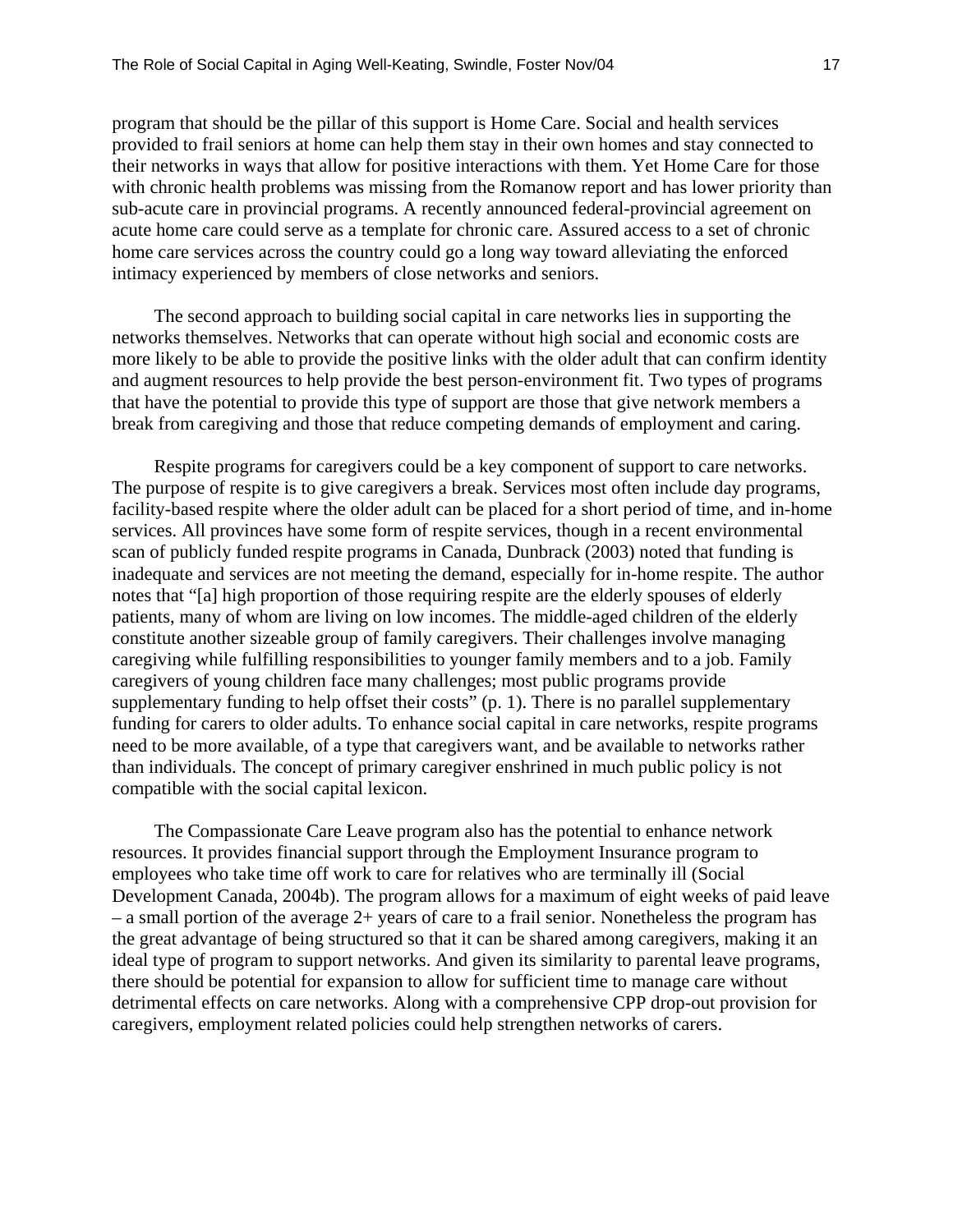Programs that foster bridging social capital

Support networks and other more loosely knit networks can provide access to others who can assist older adults with maintaining or initiating engagement or providing access to resources. One of the themes in the social capital literature is that social capital is created through civic participation. Thus from a social capital perspective, programs that foster productive or social engagement should help older adults maintain social networks and enhance aging well.

A goal of Social Development Canada (SDC) is the inclusion of seniors and helping them remain active through supporting community-based programs that encourage inclusion. There is great potential here for the department to use a social capital lens to consciously foster the building of social networks that would link seniors to their communities. The new version of the New Horizons for Seniors Program, announced in the 2004 budget, aims to "reduce loneliness and isolation amongst the senior population and to ensure their continued social involvement by supporting and funding a wide range of community-based projects. More specifically, it will enable seniors to participate in social activities; pursue an active life; and contribute to their communities" (Social Development Canada, 2004a). A social capital lens is evident in the language in which the program is described as aiming to "strengthen networks and associations between community members, community organizations, and governments." This lens could provide the framework for SDC to evaluate how well the program fosters engagement, the strengthening of networks, and aging well.

Another approach to inclusion is for government to be directly involved in providing seniors with the vehicles for gaining access to key social, health, and financial resources. The Canadian Seniors Partnership, co-chaired by the Department of Veterans Affairs and the Ontario Seniors' Secretariat, is a promising initiative in the area of providing bridging social capital for older adults. Its goal is to help governments and non-governmental organizations better integrate their programs and services in order to improve access to services for older Canadians (Ferguson, 2004).

Members of the Canadian Seniors Partnership have sponsored initiatives such as the Seniors Canada On-Line (SCOL) website that was launched in January 2001. It has links to federal, provincial, and territorial government information that are geared to older Canadians, their families, caregivers, and those organizations that provide support. More recently, the Collaborative Seniors' Portal was launched in the City of Brockville, Ontario. This initiative enables local residents to access information from all three levels of government in one website called seniorsinfo.ca. The goal is to add more communities in Ontario and to expand the Portal into a national network of web sites for seniors that will enable integrated service delivery (Ferguson, 2004). The ability of government to expand and maintain this network will be key to its success. Support and care networks of older adults lacking in skills to assist in connecting seniors to services as well as rural networks might be especially benefited by this initiative.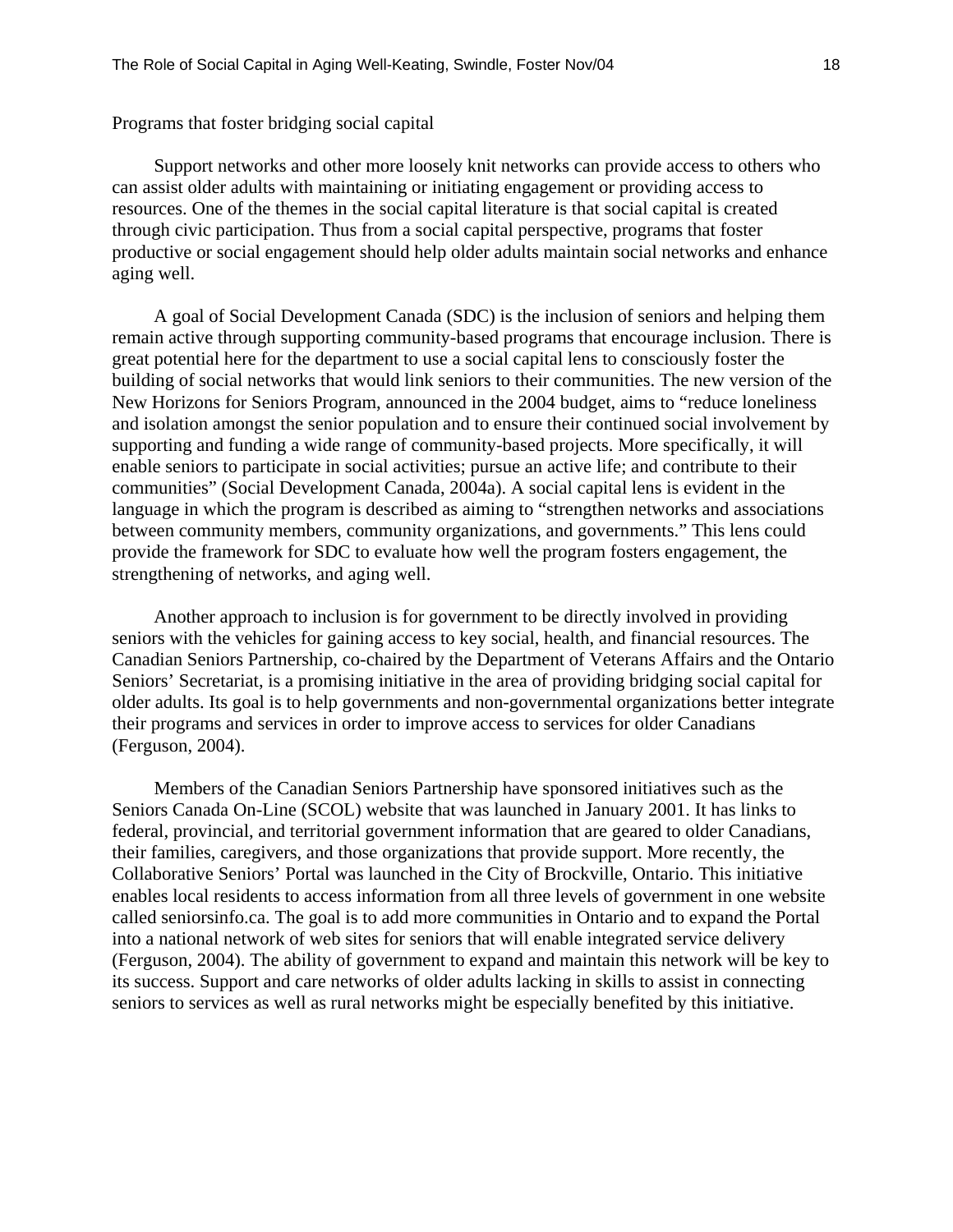Programs that foster linking social capital

Programs that might foster and help connections among networks do not directly enhance seniors' personal networks. Rather they foster linkages among voluntary sector organizations and/or various levels of governmental programs. In social capital language, these linked programs build connections among networks thus providing better access to resources by seniors and their families.

The Canadian Caregiver Coalition (CCC) is a bilingual, national organization representing and promoting the voice, needs, and interests of family/friend caregivers. The CCC plays a key role in linking caregiver groups across the country that are poorly resourced and otherwise isolated and yet are an important support to local caregivers. The networking extends further to include researchers and policy people – a collective that already has produced a number of excellent briefs on strategies to support caregivers. In the short time it has been in existence, the CCC has brought this collective voice to discussions of key caregiver issues: payment for care, men in caregiving, skill development for family caregivers, end of life care, mental health issues, and home care.

This organization is an excellent example of how to develop social capital. It supports networks of carers; it links caregiver organizations; it brings in researchers working on caregiving; it works with government on issues of public policy to support caregivers. It has been supported by foundations, the private sector, and government though its fiscal future is tenuous at best. One of the best investments in building social capital toward aging well would be for government to provide ongoing resources for CCC to continue its work.

A second example is a networked organization that began locally but has built provincial and national linkages. Operation Friendship in Edmonton, AB provides services to marginalized, inner-city seniors including a drop-in centre, an outreach program, recreational programming, a helping hands program, a housing registry, and a number of housing facilities. Program objectives are consistent with helping seniors age well by finding the 'best fit' between their situation and resources available to them. Their services are delivered on the basis that the clients have the right to choose their own lifestyles and that the program is not meant to rehabilitate, but to provide alternatives which could allow them to improve their quality of life (Operation Friendship, n.d.).

Networking is a large part of the work of Operation Friendship. This agency has linkages locally (with municipal government, other inner city organizations, churches, regional health authority, other not-for-profit and private sector organizations, and aboriginal elders), provincially (with government departments), agencies in other cities with similar mandates, and nationally to similar organizations across the country through an umbrella organization called Urban Core Support Network (UCSN). Operation Friendship's major funders are Family and Community Support Services, Alberta Seniors, United Way, and Greater Edmonton Foundation.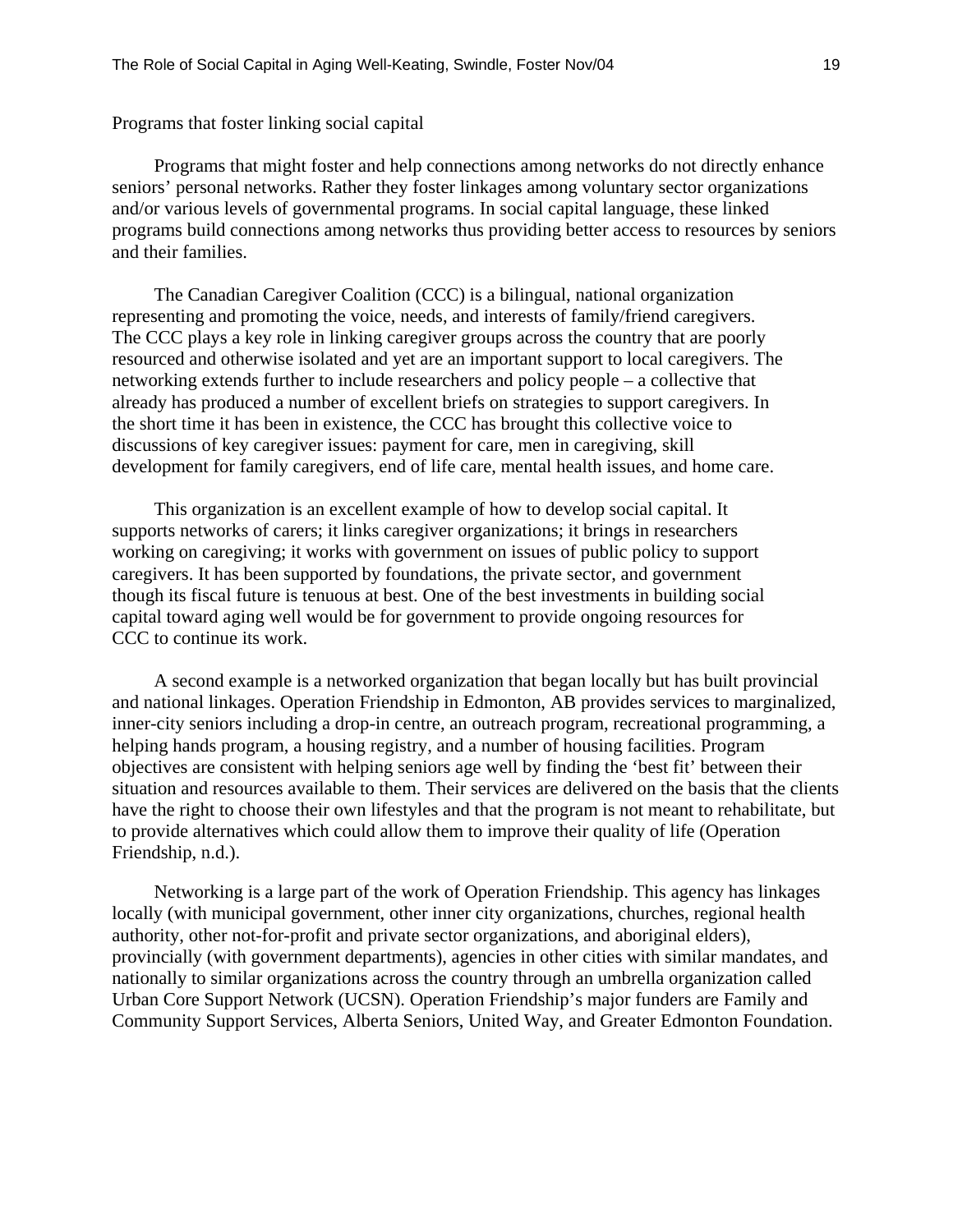## Strategic Policy Research and Program Development

In the Policy Research Initiative overview paper on social capital (2003b), three possible approaches for integrating social capital ideas into policy are presented. These are to view social capital formation as the primary policy objective; to view social capital as a tool, among others, for achieving broader policy objectives; and to use a social capital lens for better understanding the various localities, situations, and communities where action is taking place and where policy efforts are (or should be) concentrated.

In our view, the third is the most promising approach in understanding how networks might lead to aging well. In this paper we have attempted to illustrate how some of the localities, situations, and communities of older adults can influence the kind of networks they have and the nature of support they receive. The network lens used in this paper has highlighted some of the potential challenges in developing public policy that would enhance networks of older adults in ways that would lead to aging well. These challenges include better understanding the weak ties of older adults, and the purposes they serve; how community linkages can be useful to older adults; the place of care networks in aging well; the place of families in aging well; and the importance of program evaluation.

### 1. Better understand the weak ties of older adults, and the purposes they serve.

Relatively little is known about how older adults use or maintain network ties that might bridge them to resources, or what are the resources they seek. There are promising developments in linkages to formal resources through the internet such as the Seniors Portal. And programs such as New Horizons might be used to explore the development of informal linkages through community involvement. Regardless, we need to develop new approaches to determining the nature of social ties and support networks since our current approaches to mapping networks of older adults focus on strong ties, mostly to close friends and relatives. Further, we need to know what motivates the development of linkages, how people use them, and toward what end. This knowledge could inform policy by helping us understand how to articulate desired outcomes of aging well in these programs.

## 2. Examine how linkages in 'physical' and 'virtual' communities can be useful to older adults.

Physical communities differ greatly in their social capital potential. Urban research has shown that some groups of seniors may experience social exclusion because of incompatibility between their experiences and beliefs and those of the community around them. Rural seniors differ greatly in whether they are embedded in supportive networks. We need to understand the important themes in the senior-community interface in order to best target programs to enhance linkages. As well, the new commitment to virtual communities such as exemplified by the Canadian Caregiver Coalition should be monitored carefully to determine how seniors, their families, and the voluntary and formal service sectors might be benefited by such connections. Such programs have the potential to forge linkages among networks at many levels.

#### 3. Determine the place of care networks in aging well.

This is one of the most difficult policy research questions when it comes to networks and aging well. We have lots of evidence to show that family/friend care networks are critically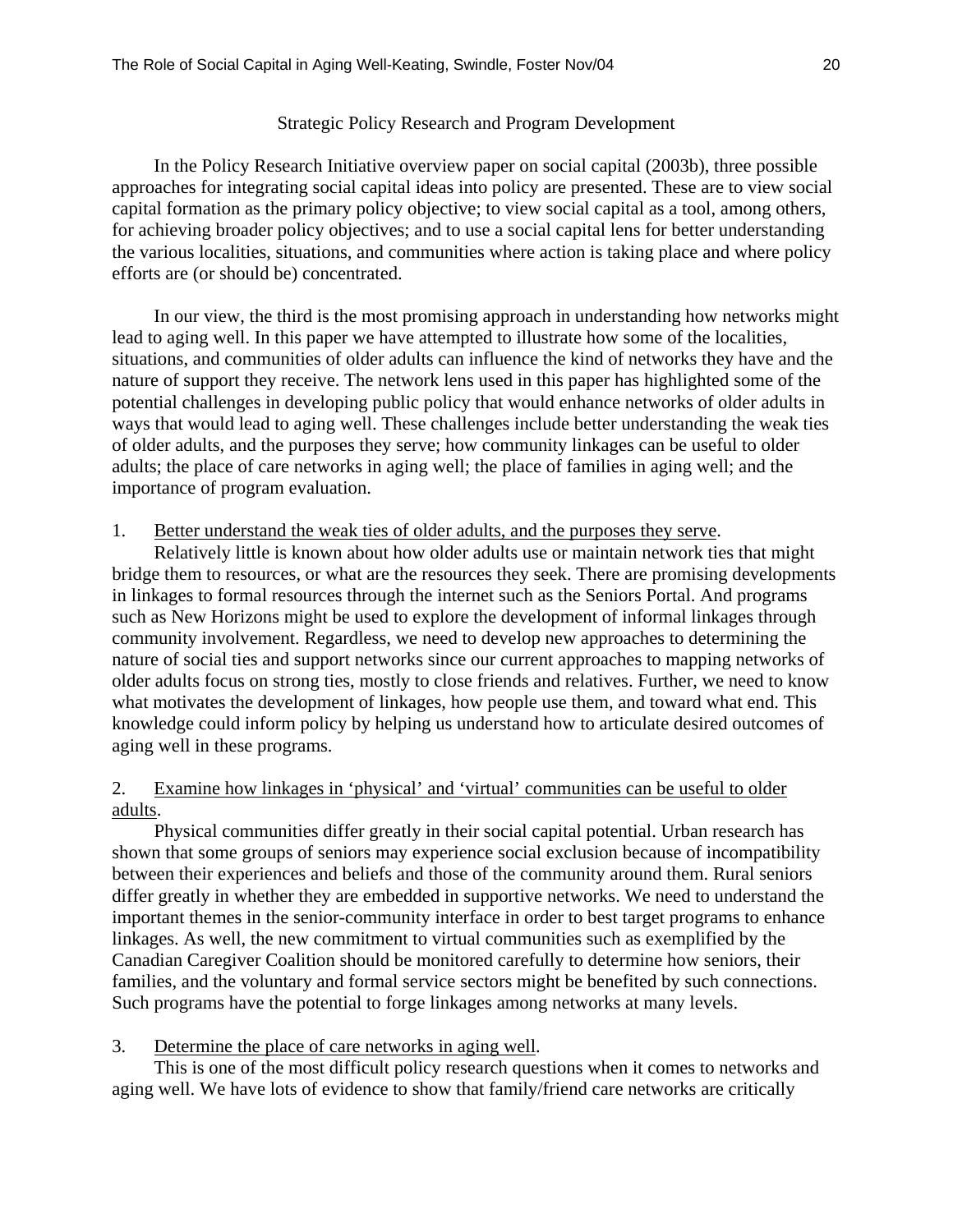important in helping support frail older adults. And we know that care networks include people closest to the frail senior and thus have great potential for bonding social capital. Yet evidence of costs to those networks and strained relationships suggest that they don't lead to aging well – at least not from the point of view of the main definitions of aging well. We already know that programs that help them remain at home are highly valued by frail seniors. We need to better understand how programs that support members of care networks might enhance aging well.

## 4. Determine the place of families in aging well.

The Australian government created a Department of Family and Community Services whose purpose is to emphasize the role of families as the cornerstone of a well functioning and socially cohesive civil society (Jackson, 1998). They argue that the value of families in building social capital or social cohesion should not be underestimated. Most of our knowledge of families of older adults is about caregiving. If we wish to create public policy to support social capital and aging well, we need to know more about how families operate to provide social capital to older adults not in need of care. A great deal of public policy has a direct or indirect impact on families. Targeted family research along with an impact analysis of relevant current health and social programs policy would go a long way to understanding how families build social capital and for whom.

## 5. Evaluate, evaluate, evaluate.

We can't know whether programs are enhancing social capital or fostering aging well unless there are clear evaluation strategies in place that use a social capital lens as the framework.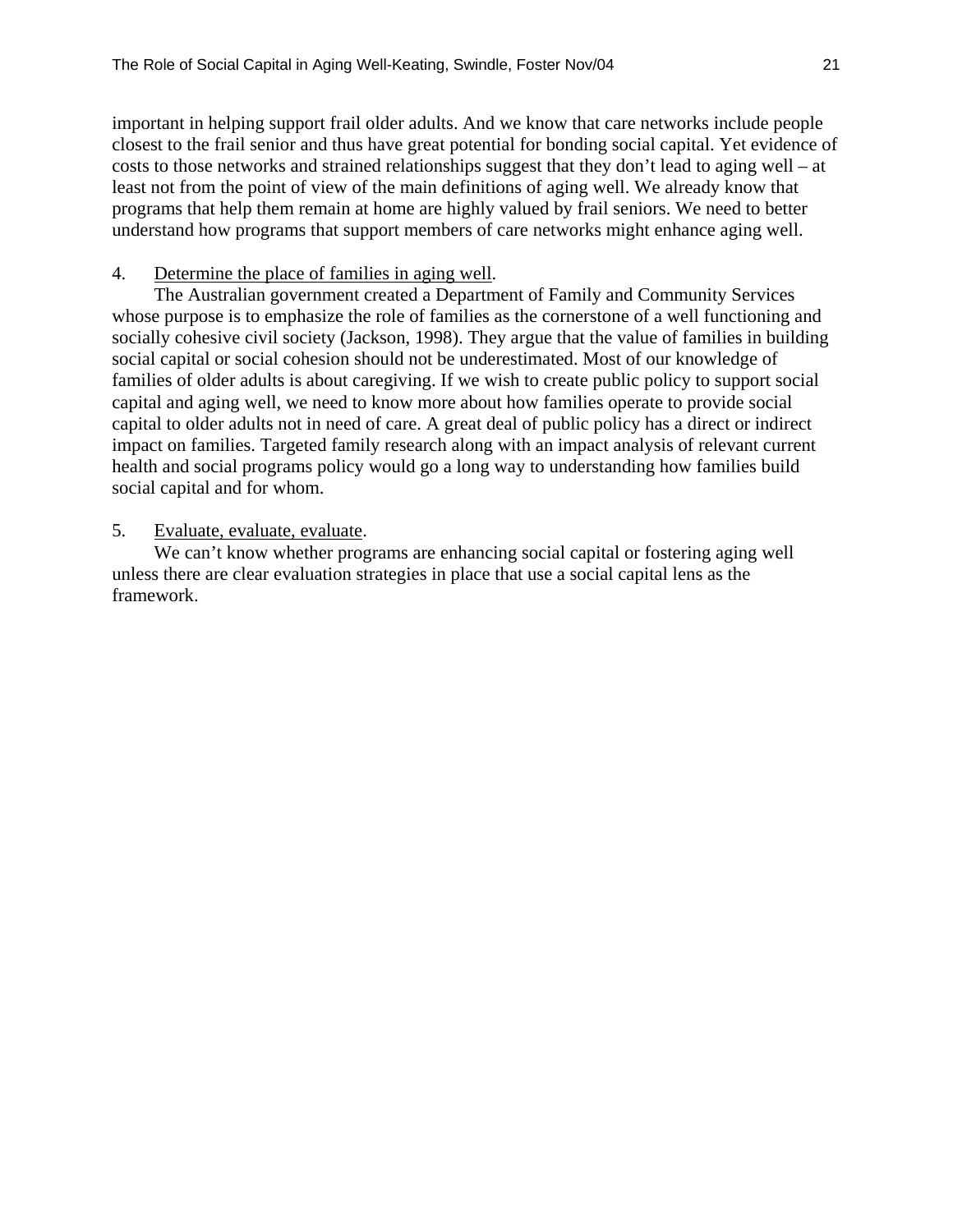#### References

- Aartsen, M. J., van Tilburg, T., Smits, C. H. M., & Knipscheer, K. C. P. M. (2004). A longitudinal study of the impact of physical and cognitive decline on the personal network in old age. *Journal of Social and Personal Relationships, 21*(2), 249-266.
- Adams, R. G., & Blieszner, R. (1995). Aging well with friends and family. *American Behavioral Scientist, 39*(2), 209-224.
- Baltes, P. B., & Baltes, M. M. (1990). Psychological perspectives on successful aging: The model of selective optimization with compensation. In P. B. Baltes & M. M. Baltes (Eds.), *Successful aging: Perspectives from the behavioral sciences* (pp. 1-34). Cambridge, UK: Cambridge University.
- Barrett, A. E., & Lynch, S. M. (1999). Caregiving networks of elderly persons: Variation by marital status. *Gerontologist, 39*(6), 695-704.
- Beauvais, C., & Jenson, J. (2002). *Social cohesion: Updating the state of the research*. (CPRN Discussion Paper NO. F/22). Ottawa, ON: CPRN.
- Bhalla, A., & Lapeyre, F. (1997). Social exclusion: Towards an analytical and operational framework. *Development and Change, 28*, 413-433.
- Blokland, T. (2000). Unravelling three of a kind: Cohesion, community and solidarity. *Netherlands' Journal of Social Sciences, 36*(1), 56-70.
- Boaz, R. F., & Hu, J. (1997). Determining the amount of help used by disabled elderly persons at home: The role of coping resources. *Journal of Gerontology: Social Sciences, 52B*(6), S317-S324.
- Bowling, A., Farquhar, M., & Browne, P. (1991). Life satisfaction and associations with social network and support variables in three samples of elderly people. *International Journal of Geriatric Psychiatry, 6*(8), 549-566.
- Bronfenbrenner, U. (1994). Ecological models of human development. In T. Huston & T. Postlethwaite (Eds.), *International encyclopedia of education (2nd ed.) Volume 3* (pp. 1643-1647). New York: Elsvier Science.
- Brown, D. L. (2002). Migration and community: Social networks in a multilevel world. *Rural Sociology, 67*(1), 1-23.
- Cannuscio, C., Block, J., & Kawachi, I. (2003). Social capital and successful aging: the role of senior housing. *Annals of Internal Medicine, 139*(5, part 2), 395-400.
- Chapman, S. A. (in press). Theorizing about aging well: Constructing a narrative. *Canadian Journal on Aging*.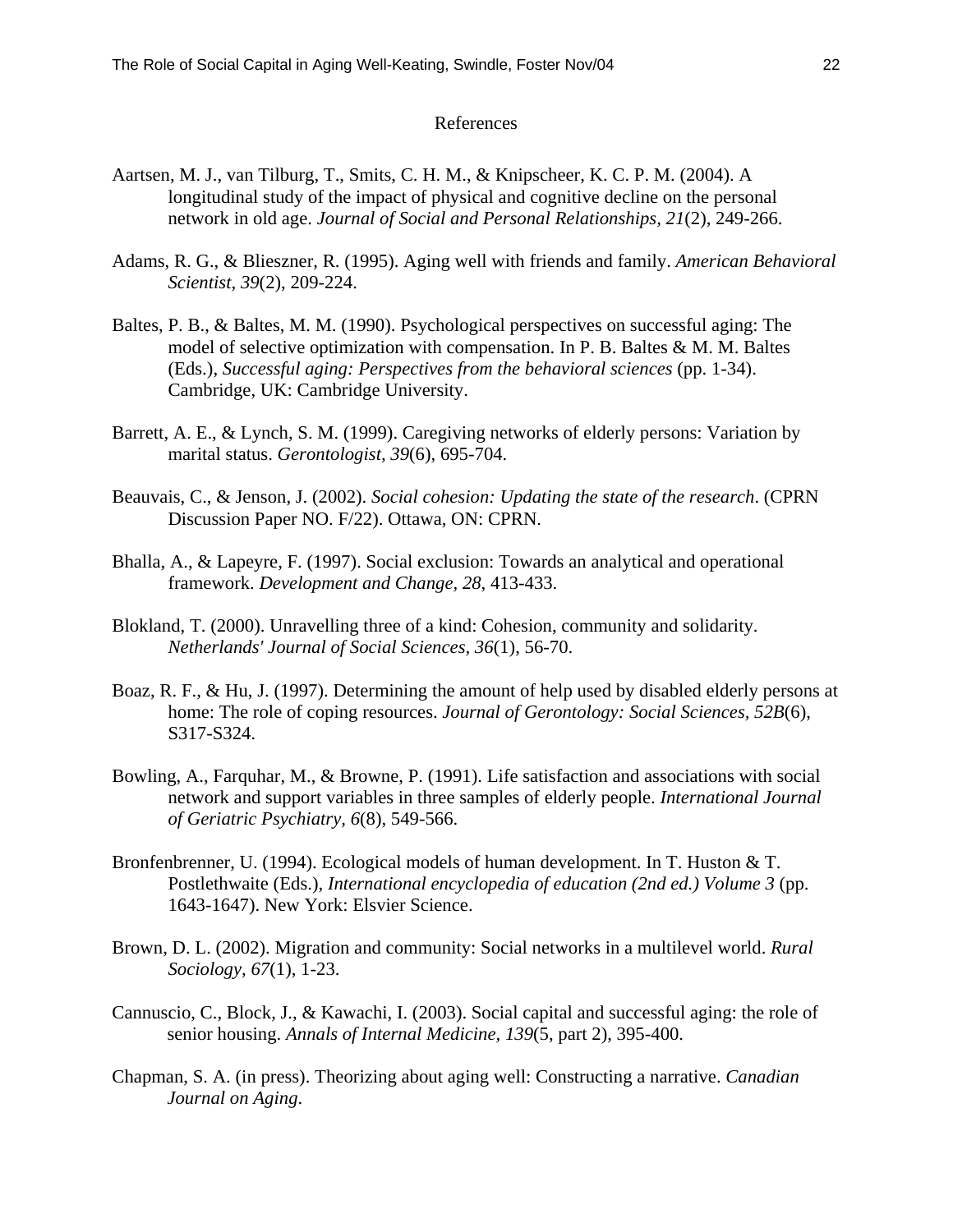Cranswick, K. (2003). *General Social Survey Cycle 16: Caring for an aging society 2002*. Ottawa: Statistics Canada.

Cumming, E., & Henry, W. (1961). *Growing old*. New York: Basic Books.

- Division for Social Policy and Development. (2002). *Research agenda on ageing for the 21st century*. A joint project of the United Nations Office on Ageing and the International Association of Gerontology. Retrieved November 15, 2004 from http://www.un.org/esa/socdev/ageing/ageraa.htm
- Dobbs, B., Swindle, J., Keating, N., Eales, J., & Keefe, J. (2004). *Caring contexts of rural seniors: Seniors' perspectives*. (Veterans Affairs Canada Project PWGSC #51019- 017032/001/HAL). Edmonton, AB: Authors.
- Dunbrack, J. (2003). *Respite for family caregivers: An environmental scan of publicly-funded programs in Canada*. Ottawa: Health Canada.
- Eales, J., Keating, N., & Damsma, A. (2001). Seniors' experiences of client-centred residential care. *Ageing and Society, 21*(3), 279-296.
- Fast, J., Dosman, D., Chapman, S. & Keating, N. (in press). Are Canadians aging well by staying engaged? *Canadian Journal on Aging*.
- Fast, J., Keating, N., Otfinowski, P., & Derksen, L. (2004). Characteristics of family/friend care networks of frail seniors. *Canadian Journal on Aging, 23*(1), 5-19.
- Ferguson, B. (2004). *The Canadian Seniors Partnership: Its role, mandate and achievements*. Presentation to the Conference of College and University Retiree Associations of Canada.
- Fernández-Ballesteros, R. (2002). Social support and quality of life among older people in Spain. *Journal of Social Issues, 58*, 645-659.
- Glasgow, N. (2000). Transportation transitions and social integration of nonmetropolitan older persons. In K. Pillemer, P. Moen, E. Wethington, & N. Glasgow (Eds.), *Social integration in the second half of life* (pp. 108-131). Baltimore, MD: Johns Hopkins University.
- Hanson, B. S., Östergren, P.-O., Emståhl, S., Isacsson, S.-O., & Ranstam, J. (1997). Reliability and validity assessments of measures of social networks, social support and control: Results from the Malmö shoulder and neck study. *Scandinavian Journal of Social Medicine, 25*(4), 249-257.
- Havens, B., Donovan, C., & Hollander, M. (2001). *Policies that have positive or negative impacts on informal care in Canada*. Presentation to the International Association of Gerontology, Vancouver, BC.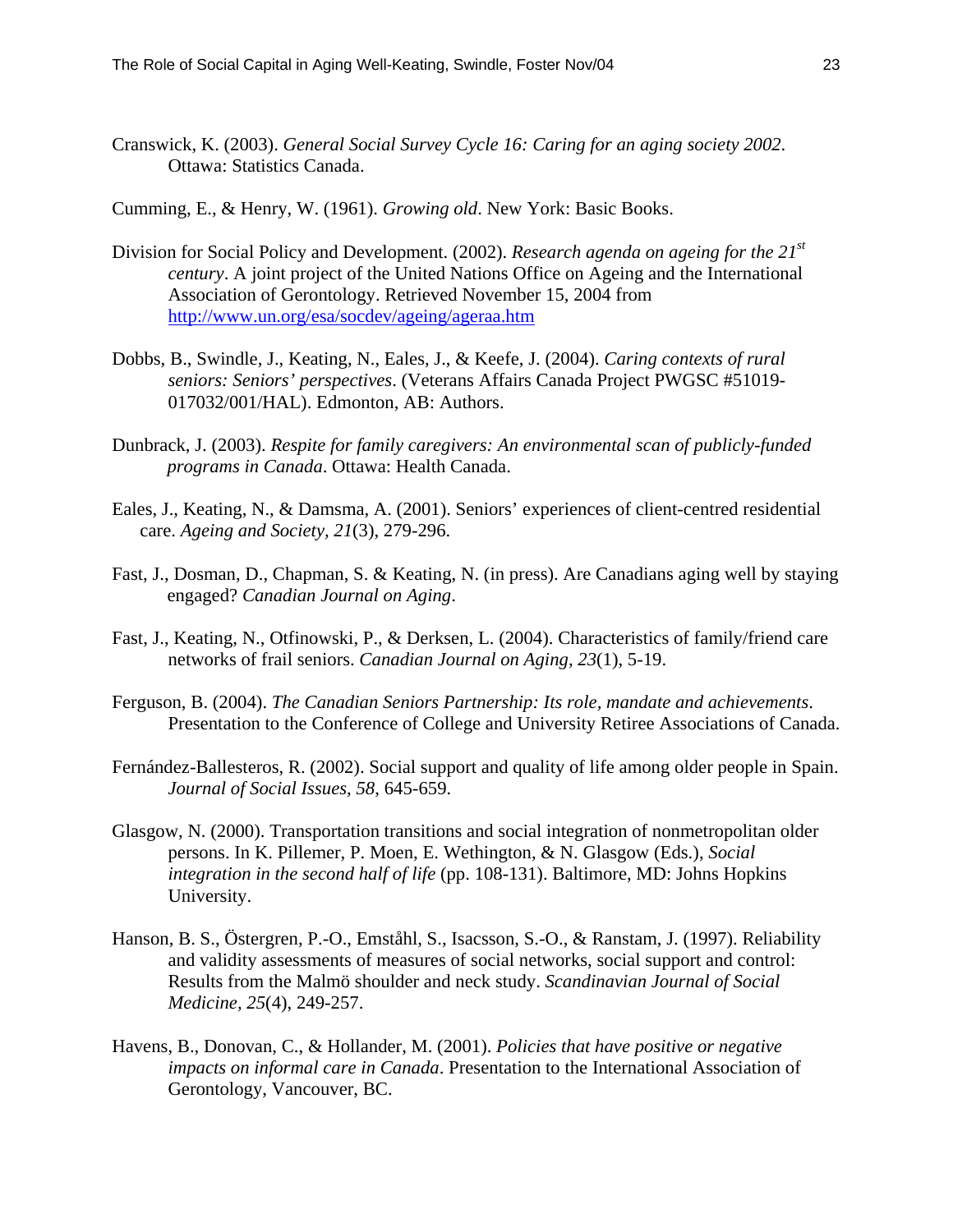- Jackson, W. (1998, November). *Social capital and family policy.* Presentation made at the 6th Australian Institute of Family Studies Conference, Melbourne, Australia.
- Jennings, A. (1999). The use of available social support networks by older blacks. *Journal of National Black Nurses Association, 17*(8), 519-525.
- Jenson, J. (1998). *Mapping social cohesion: The state of Canadian research*. (CPRN Study No. F/03). Ottawa: Canadian Policy Research Networks.
- Keating, N., Fast, J., Frederick, J., Cranswick, K., & Perrier, C. (1999). *Eldercare in Canada: Context, content and consequences* (Statistics Canada Catalogue # 89-570-XPE). Ottawa: Statistics Canada.
- Keating, N., Keefe, J., & Dobbs, B. (2001). A good place to grow old? Rural communities and support to seniors. In R. Epp & D. Whitson (Eds.), *Writing off the rural west: Globalization, governments and the transformation of rural communities* (pp. 263-277). Edmonton: University of Alberta.
- Keating, N., Otfinowski, P., Wenger, C., Fast, J., & Derksen, L. (2003). Understanding the caring capacity of informal networks of frail seniors: A case for care networks. *Aging and Society, 23*, 115-127.
- Keefe, J. (1999). *The nature of caregiving by community context: A profile of informal caregiving in Canada's rural and urban areas*. (Final report to Health Canada). Halifax, NS: Mount Saint Vincent University, Department of Gerontology.
- Keefe, J., Fancey, P., Keating, N., Frederick, J., Eales, J., & Dobbs, B. (2004). *Caring contexts of rural seniors: Phase 1 technical report*. (Veterans Affairs Canada Project PWGSC #51019-017032/001/HAL). Edmonton: Authors.
- Kendig, H. (2004). The social sciences and successful aging: Issues for Asia-Oceania. *Geriatrics and Gerontology International*, 4, S6-S11.
- Kim, H., Hisata, M., Kai, I., & Lee, S. (2000). Social support exchange and quality of life among the Korean elderly. *Journal of Cross-Cultural Gerontology,* 15, 331-347.
- Klein Ikkink, K., & van Tilburg, T. (1998). Do older adults' network members continue to provide instrumental support in unbalanced relationships? *Journal of Social and Personal Relationships, 15*(1), 59-75.
- Langford, C. P. H., Bowsher, J., Maloney, J. P., & Lillis, P. P. (1997). Social support: A conceptual analysis. *Journal of Advanced Nursing, 25*(1), 95-100.
- MacInko, J., & Starfield, B. (2001). The utility of social capital in research on health determinants. *Milbank Quarterly, 79*(3), 387-427.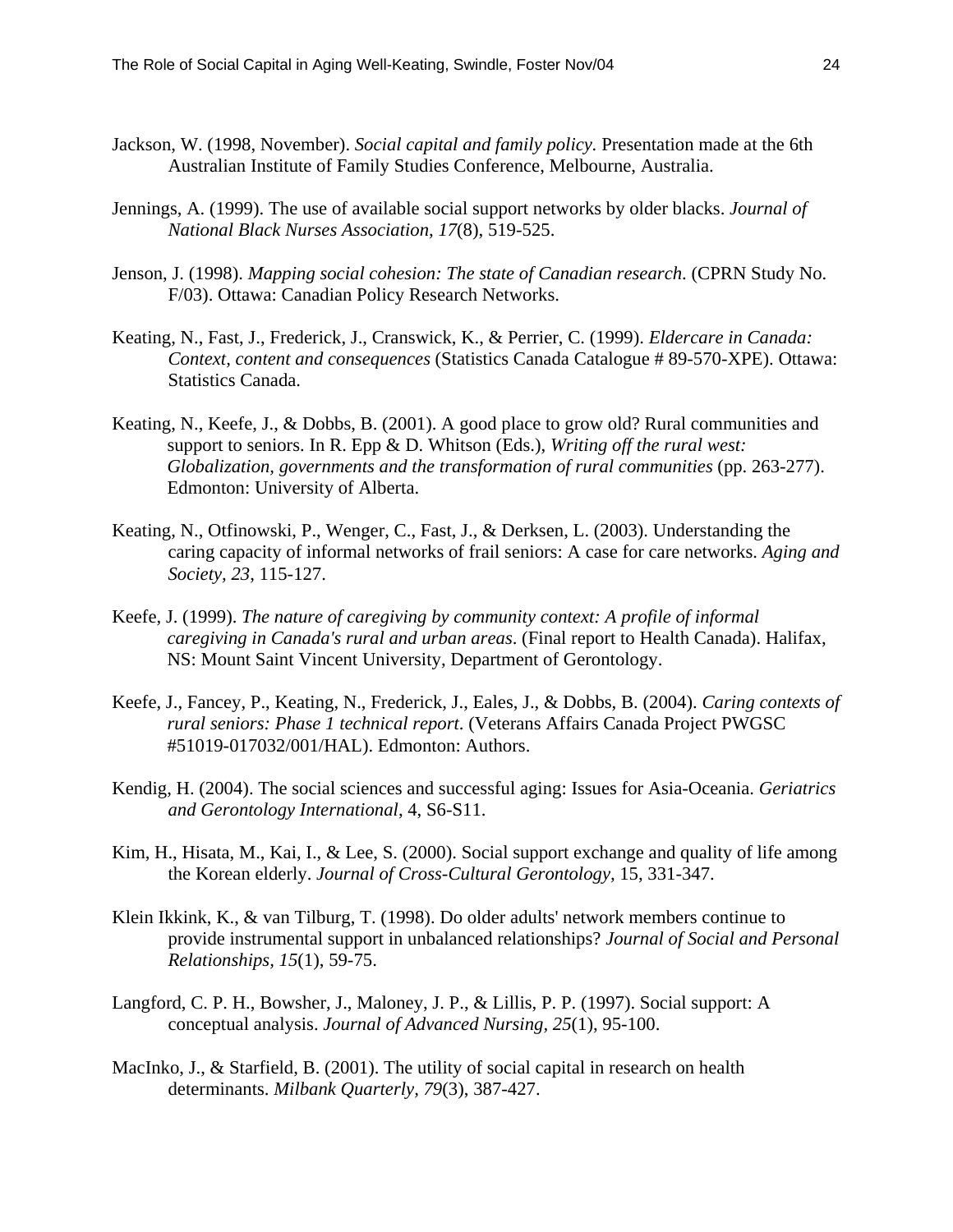- Martire, L. M., Schulz, R., Mittelmark, M. B., & Newsom, J. T. (1999). Stability and change in older adults' social contact and social support: The cardiovascular health study. *Journal of Gerontology: Social Sciences, 54B*(5), S302-S311.
- Narayan, D. (1999). *Bonds and bridges: Social capital and poverty*. Washington, DC: World Bank.
- Nocon, A., & Pearson, M. (2000). The roles of friends and neighbours in providing support for older people. *Aging and Society, 20*, 341-367.
- Operation Friendship. (no date). *Mission statement*. Retrieved November 15, 2004 from http://operationfriendship.ca/aboutus/mission\_pf.php
- Peek, M. K., & Lin, N. (1999). Age differences in the effects of network composition on psychological distress. *Social Science and Medicine, 49*, 621-636.
- Perri 6. (1997). *Escaping poverty: From safety nets to networks of opportunity*. London: Demos.
- Perry, D. (1995). Researching the aging well process. *American Behavioral Scientist, 39*(2), 152- 171.
- Phillipson, C. (in press). From family groups to personal communities: Social capital and social change in the family life of older people. In V. Bengtson  $\&$  A. Lowenstein (Eds.), *International perspectives on families, aging and social support*. New York: Aldine de Gruyter.
- Phillipson, C. (2004). Social networks and social support. In C. Phillipson, G. Allan, & D. Morgan (Eds.), *Social networks and social exclusion: Sociological and policy perspectives* (pp. 204-218). Aldershot, UK: Ashgate.
- Pillemer, K., & Glasgow, N. (2000). Social integration and aging: Background and Trends. In K. Pillemer, P. Moen, E. Wethington, & N. Glasgow (Eds.), *Social integration in the second half of life* (pp.19-47)*.* Baltimore: Johns Hopkins University.
- Policy Research Initiative. (2003a). *Social capital: Building on a network-based approach.* Draft discussion paper*.* Ottawa: Author.
- Policy Research Initiative. (2003b). *Social capital workshop June 2003: Concepts, measurement and policy implications.* Ottawa: Author.
- Ranzijn, R. (2002). The potential of older adults to enhance community quality of life: Links between positive psychology and productive aging. *Aging International, 27*(2), 30-55.
- Ravanera, Z. R., & Rajulton, F. (2001). *Integration at late life: Inclusion, participation, and belonging among the elderly*. Presentation at the Meeting of the Federation of Canadian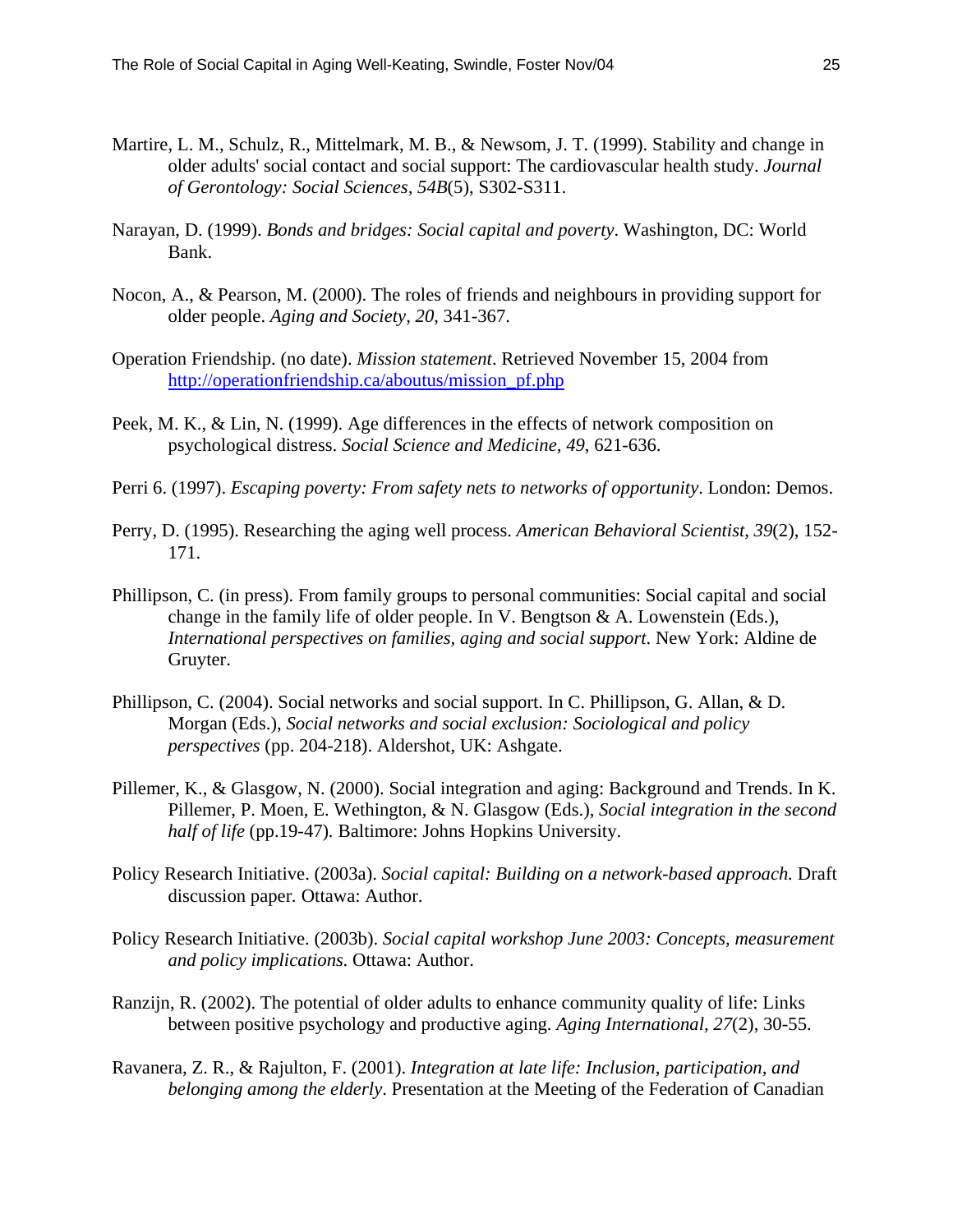Demographers, Ottawa, ON .

- Reinhardt, J. P., Boerner, K., & Benn, D. (2003). Predicting individual change in support over time among chronically impaired older adults. *Psychology and Aging, 18*(4), 770-779.
- Rowe, J. W., & Kahn, R. L. (1997). Successful aging. *Gerontologist, 37*(4), 433-440.
- Rowles, G. D. (1988). What's rural about rural aging? An Appalachian perspective. *Journal of Rural Studies, 4*(2), 115-124.
- Smith, A., Phillipson, C., & Scharf, T. (2002). *Social capital: Concepts, measures and findings from urban areas.* (Centre for Social Gerontology Working Paper No. 9). Staffordshire, UK: Keele University, School of Social Relations.
- Social Cohesion Development Division. (2001). *Promoting the policy debate on social cohesion from a comparative perspective*. Strasbourg Cedex, France: Council of Europe.
- Social Development Canada (2004b). *Pamphlet 5A: Compassionate care leave*. Retrieved November 15, 2004 from http://www.sdc.gc.ca/en/lp/lo/lswe/ls/publications/5a.shtml
- Social Development Canada. (2004a). *New horizons for seniors program*. Retrieved November 15, 2004 from http://www.sdc.gc.ca/en/isp/pub/nhbrochure-en.pdf
- Statistics Canada. (2002). *General Social Survey: Social support and aging*. Ottawa: Author.
- Stobert, S., & Cranswick, K. (2004). Looking after seniors: Who does what for whom? *Canadian Social Trends, Autumn*(74), 2-6.
- Stone, L., & Rosenthal, C. (1996). Profiles of the social networks of Canada's elderly: An analysis of 1990 General Social Survey data. In H. Litwin (Ed.), *The social networks of older people: A cross-national analysis* (pp. 77-97). Westport, CN: Praeger.
- Taylor, M. (2004). Community issues and social networks. In C. Phillipson, G. Allan, & D. Morgan (Eds.), *Social networks and social exclusion: Sociological and policy perspectives* (pp. 204-218). Aldershot: Ashgate.
- Tennstedt, S. L., McKinlay, J. B., & Sullivan, L. M. (1989). Informal care for frail elders: The role of secondary caregivers. *Gerontologist, 29*(5), 677-683.
- Tijhuis, M. A. R., Flap, H. D., Foets, M., & Groenewegen, P. P. (1998). Selection in the social network: Effects of chronic diseases. *European Journal of Public Health, 8*(4), 286-293.
- Uhlenberg, P., & de Jong, J. G. (2004). Age-segregation in later life: An examination of personal networks. *Aging and Society, 24*, 5-28.

van Groenou, M. B., & van Tilburg, T. (1997). Changes in the support networks of older adults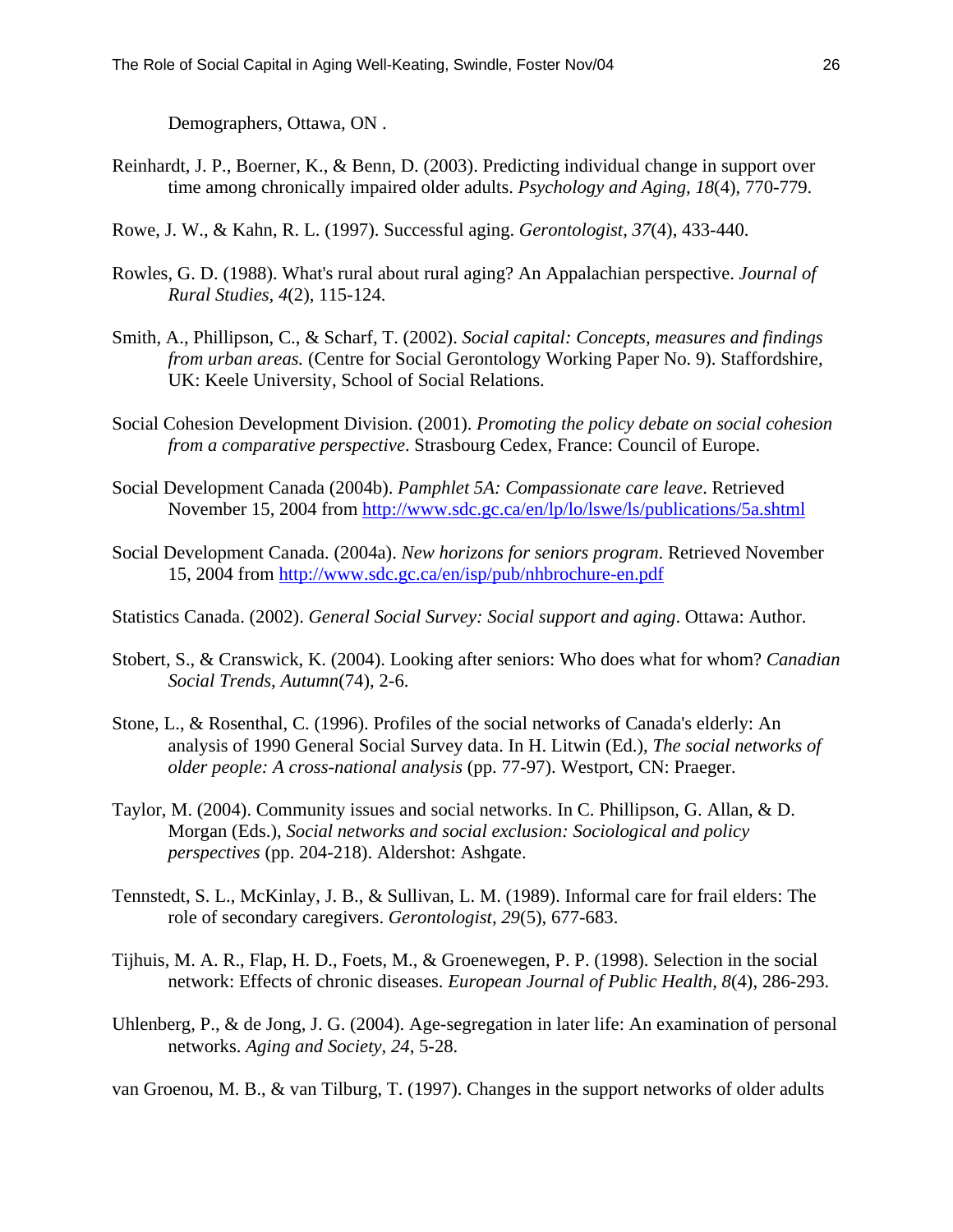in the Netherlands. *Journal of Cross-Cultural Gerontology, 12*, 23-44.

- van Kemenade, S., Paradis, S., & Jenkins, E. (2003). Can public policy address social capital? *Horizons, 6*(3), 31-34.
- van Tilburg, T. (1998). Losing and gaining in old age: Changes in personal network size and social support in a four-year longitudinal study. *Journal of Gerontology: Social Sciences, 53B*(6), S313-S323.
- Walker, A. J., Pratt, C. C., & Eddy, L. (1995). Informal caregiving to aging family members: A critical review. *Family Relations, 44*, 402-411.
- Walker, M. E., Wasserman, S., & Wellman, B. (1993). Statistical models for social support networks. *Sociological Methods and Research, 22*(1), 71-98.
- Wellman, B. (Ed.) (1999). *Networks in the global village: Life in contemporary communities*. Boulder, CO: Westview.
- Wenger, C. (1996). Social network research in gerontology: How did we get here and where do we go next? In V. Minichiello, N, Chappell, H. Kendig, & A. Walker (Eds.), *Sociology of aging: International perspectives* (pp. 60-81). Melbourne, Australia: International Sociological Association, Research Committee on Aging.
- Wenger, G. C. (1997a). Review of findings on support networks of older Europeans. *Journal of Cross-Cultural Gerontology, 12*, 1-21.
- Wenger, G. C. (1997b). Social networks and the prediction of elderly people at risk. *Aging and Mental Health, 1*(4), 311-320.
- White, L. (2002). Connection matters: Exploring the implications of social capital and social networks for social policy. *Systems Research and Behavioral Science, 19*, 255-269.
- Zunzunegui, M. V., Koné, A., Johri, M., Béland, F., Wolfson, C., & Bergman, H. (2004). Social networks and self-rated health in two French-speaking Canadian community dwelling populations over 65. *Social Science and Medicine, 58*, 2069-2081.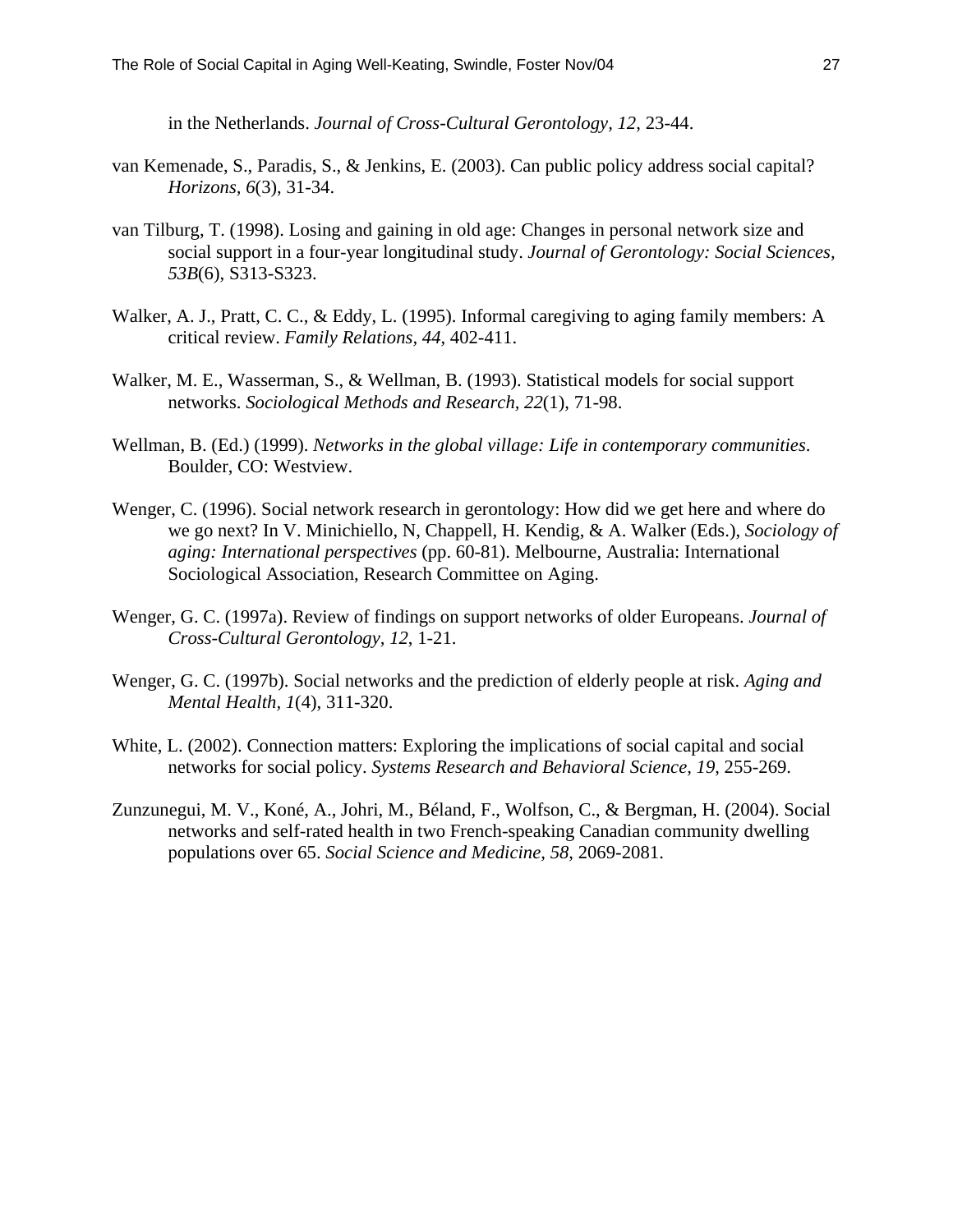| <b>Network Characteristic</b>    | <b>Percent of respondents</b> |                        |  |  |
|----------------------------------|-------------------------------|------------------------|--|--|
|                                  | <b>Social Network</b>         | <b>Support Network</b> |  |  |
| <b>Network size</b>              |                               |                        |  |  |
| 1-2 people                       | 2.2                           | 33.5                   |  |  |
| 3-4 people                       | 6.0                           | 34.4                   |  |  |
| 5-13 people                      | 91.8                          | 32.1                   |  |  |
| <b>Gender composition</b>        |                               |                        |  |  |
| Female only network              | 2.4                           | 19.7                   |  |  |
| Male only network                | 1.2                           | 13.1                   |  |  |
| Mixed male and female network    | 96.1                          | 66.2                   |  |  |
| <b>Relationship composition</b>  |                               |                        |  |  |
| Close kin only network           | 1.9                           | 15.4                   |  |  |
| Distant kin only network         | 0.2                           | 2.1                    |  |  |
| Non kin only network             | 0.8                           | 8.8                    |  |  |
| Mixed relationship network       | 96.8                          | 61.0                   |  |  |
| <b>Age Composition</b>           |                               |                        |  |  |
| Entire network $<$ 44 years old  | 0.7                           | 5.7                    |  |  |
| Entire network 45-64 years old   | 0.9                           | 14.5                   |  |  |
| Entire network 65+ years old     | 3.0                           | 11.1                   |  |  |
| Mixed ages                       | 94.6                          | 65.2                   |  |  |
| <b>Proximity composition</b>     |                               |                        |  |  |
| Entire network same              | 8.6                           | 39.1                   |  |  |
| household/building               |                               |                        |  |  |
| Entire network outside community | 0.9                           | 6.9                    |  |  |
| Mixed proximity                  | 90.2                          | 54.0                   |  |  |

Table 1: Characteristics of social and support networks of rural seniors in Canada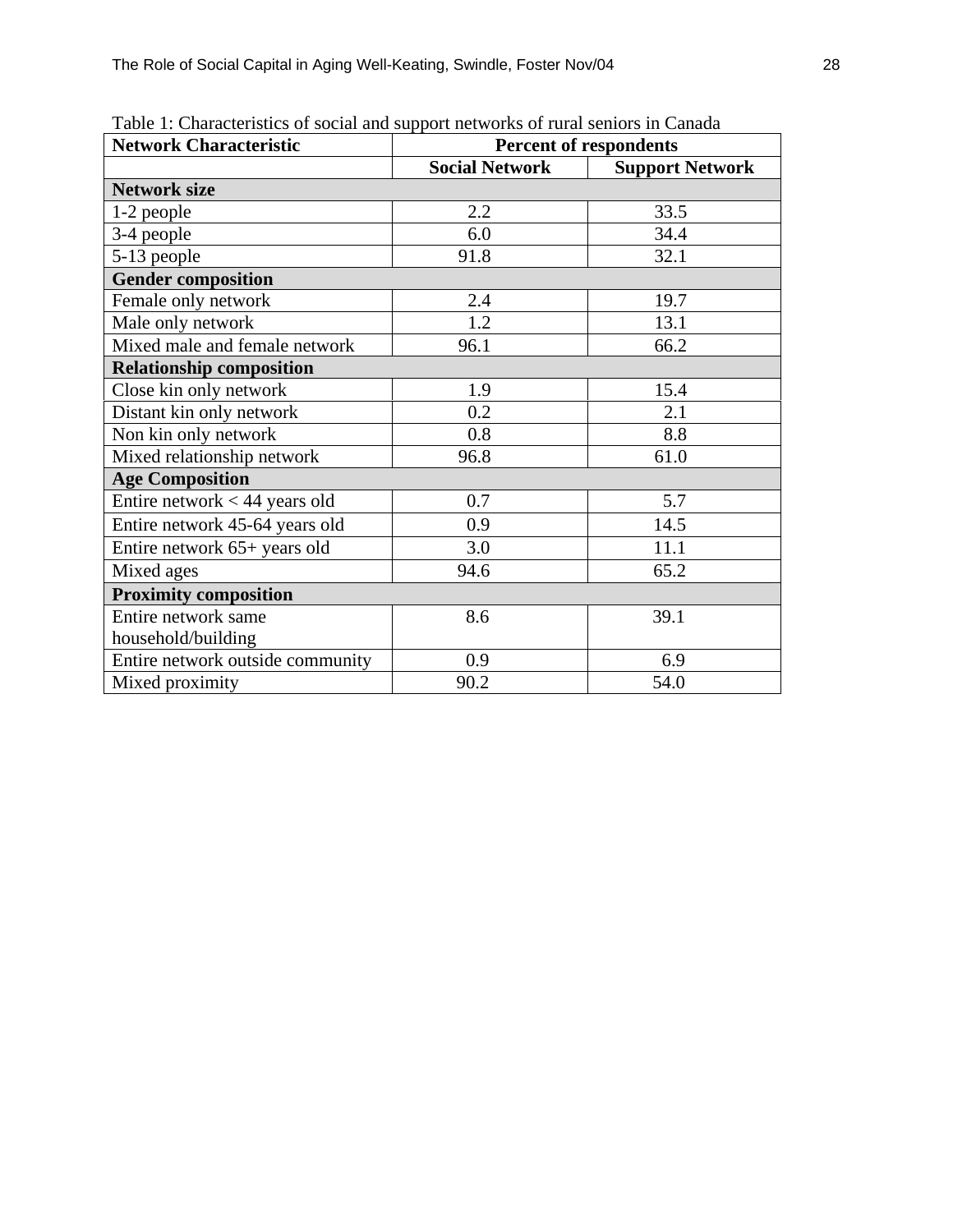| <b>Network Characteristic</b>                                            | <b>Percent of respondents</b>            |                         |  |  |
|--------------------------------------------------------------------------|------------------------------------------|-------------------------|--|--|
| <b>Network size</b>                                                      |                                          |                         |  |  |
|                                                                          | Emotional &<br><b>Instrumental tasks</b> | Instrumental tasks only |  |  |
| 1-2 people                                                               | 42.3                                     | 80.5                    |  |  |
| 3-4 people                                                               | 30.3                                     | 17.3                    |  |  |
| 5-13 people                                                              | 17.5                                     | 6.5                     |  |  |
| <b>Gender composition</b>                                                |                                          |                         |  |  |
| Female only network                                                      |                                          | 33.4                    |  |  |
| Male only network                                                        |                                          | 33.4                    |  |  |
| Mixed male and female network                                            |                                          | 33.2                    |  |  |
| <b>Relationship composition</b>                                          |                                          |                         |  |  |
| Close kin only network                                                   |                                          | 62.8                    |  |  |
| Distant kin only network                                                 | 8.2                                      |                         |  |  |
| Non kin only network                                                     | 13.4                                     |                         |  |  |
| Mixed relationship network                                               | 15.7                                     |                         |  |  |
| <b>Age Composition</b>                                                   |                                          |                         |  |  |
| Entire network $<$ 44 years old                                          | 15.9                                     |                         |  |  |
| Entire network 45-64 years old                                           | 30.7                                     |                         |  |  |
| Entire network 65+ years old                                             | 21.9                                     |                         |  |  |
| Mixed ages                                                               | 31.6                                     |                         |  |  |
| <b>Proximity composition</b>                                             |                                          |                         |  |  |
| Entire network same household/building                                   | 31.5                                     |                         |  |  |
| Entire network in                                                        | 45.4                                     |                         |  |  |
| community/surrounding area                                               |                                          |                         |  |  |
| Entire network <half away<="" day="" td=""><td></td><td>1.12</td></half> |                                          | 1.12                    |  |  |
| Entire network $>$ half day away                                         | 0.4                                      |                         |  |  |
| Mixed proximity                                                          | 21.63                                    |                         |  |  |
| <b>Employment composition</b>                                            |                                          |                         |  |  |
| All network members employed                                             |                                          | 33.3                    |  |  |
| No network members employed                                              | 39.3                                     |                         |  |  |
| Mixed employment status                                                  | 27.4                                     |                         |  |  |
| <b>Duration of caregiving</b>                                            |                                          |                         |  |  |
| All network members caring for <1 year                                   |                                          | 6.7                     |  |  |
| All network members caring for 1-2                                       |                                          | 6.4                     |  |  |
| years                                                                    |                                          |                         |  |  |
| All network members caring for $2+$ years                                |                                          | 63.8                    |  |  |
| Mixed duration                                                           | 23.0                                     |                         |  |  |

Table 2: Characteristics of care networks of seniors in Canada<sup>3</sup>

l

<sup>&</sup>lt;sup>3</sup> Note that all characteristics other than network size are based on network members who provided instrumental care tasks only.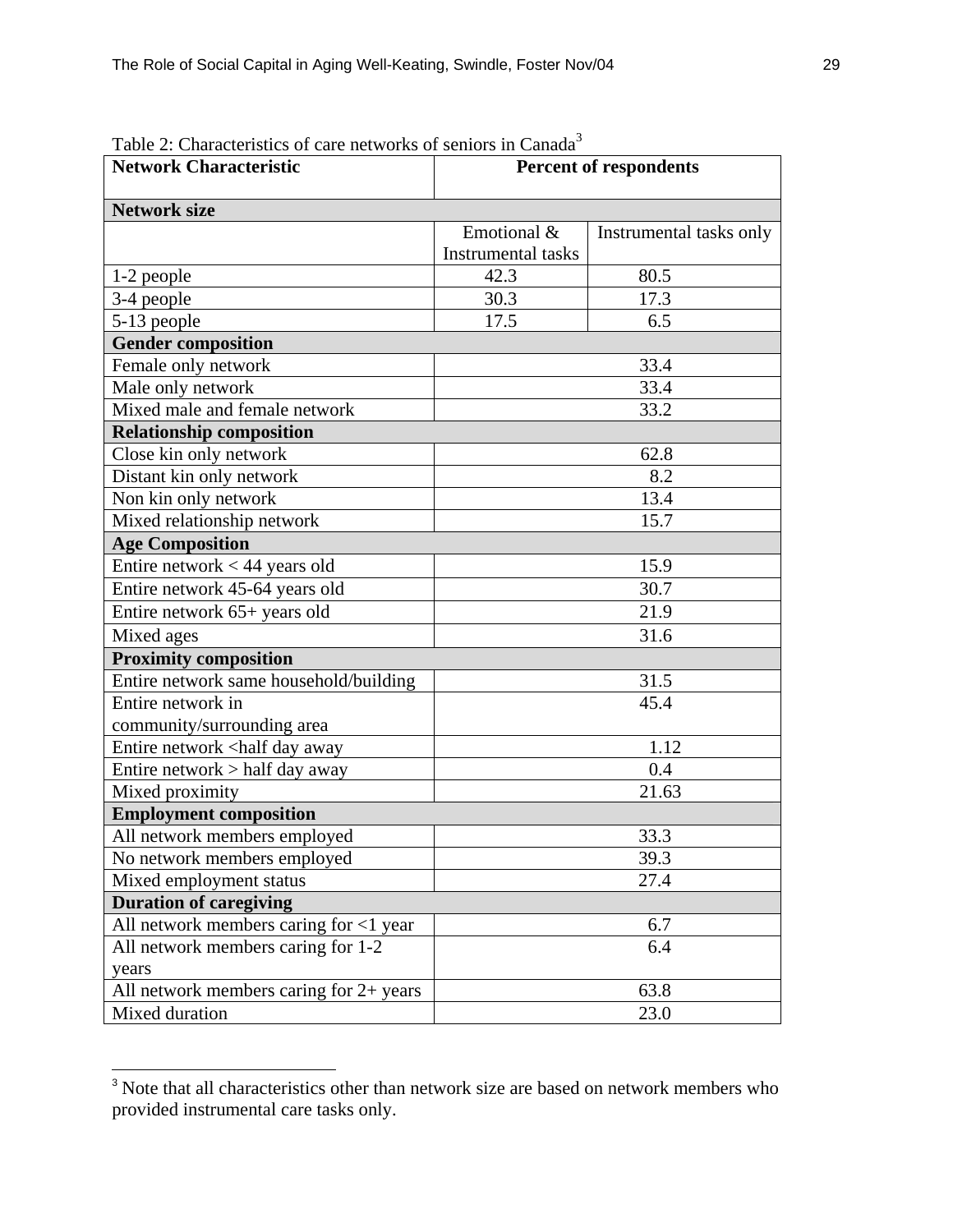| Type of support received                       | <b>Percent of respondents</b> |  |  |
|------------------------------------------------|-------------------------------|--|--|
|                                                | receiving support             |  |  |
| Checking up in person or telephone             | 55.7                          |  |  |
| Preparing meals                                | 48.6                          |  |  |
| Housekeeping                                   | 35.9                          |  |  |
| Outdoor work                                   | 31.2                          |  |  |
| Shopping                                       | 22.2                          |  |  |
| Transportation-medical appointments            | 18.9                          |  |  |
| Watering plants, feeding pets, picking up mail | 18.5                          |  |  |
| <b>Financial Matters</b>                       | 17.9                          |  |  |
| <b>Emotional support</b>                       | 17.2                          |  |  |
| Transportation-social outings                  | 14.3                          |  |  |
| Transportation-necessary errands               | 12.7                          |  |  |
| Making arrangements-information,               | 6.1                           |  |  |
| appointments, services                         |                               |  |  |
| Short break from providing care                | 3.3                           |  |  |

Table 3. Types of support received from support networks (rural seniors in Canada)

Table 4. Predictors of types of support received by rural seniors in Canada

| Support task                     | <b>Predictors of receipt of task</b> |                         |  |
|----------------------------------|--------------------------------------|-------------------------|--|
|                                  | Individual characteristics           | Support network         |  |
|                                  |                                      | characteristics         |  |
| Transportation (for social,      | female, unmarried, poorer            | male network, medium    |  |
| errands, medical)                | health, do not drive                 | size $(3-4)$            |  |
| Household tasks (meals,          | older, do not drive,                 | female network, co-     |  |
| housework, shopping)             |                                      | resident                |  |
| Emotional support (checking      | younger, unmarried,                  | network members age 45- |  |
| up, emotional, caregiving break) | poorer health                        | 65                      |  |
| Practical support (making        | older, female, long-term             | male network            |  |
| arrangements, providing          | resident of community                |                         |  |
| financial assistance)            |                                      |                         |  |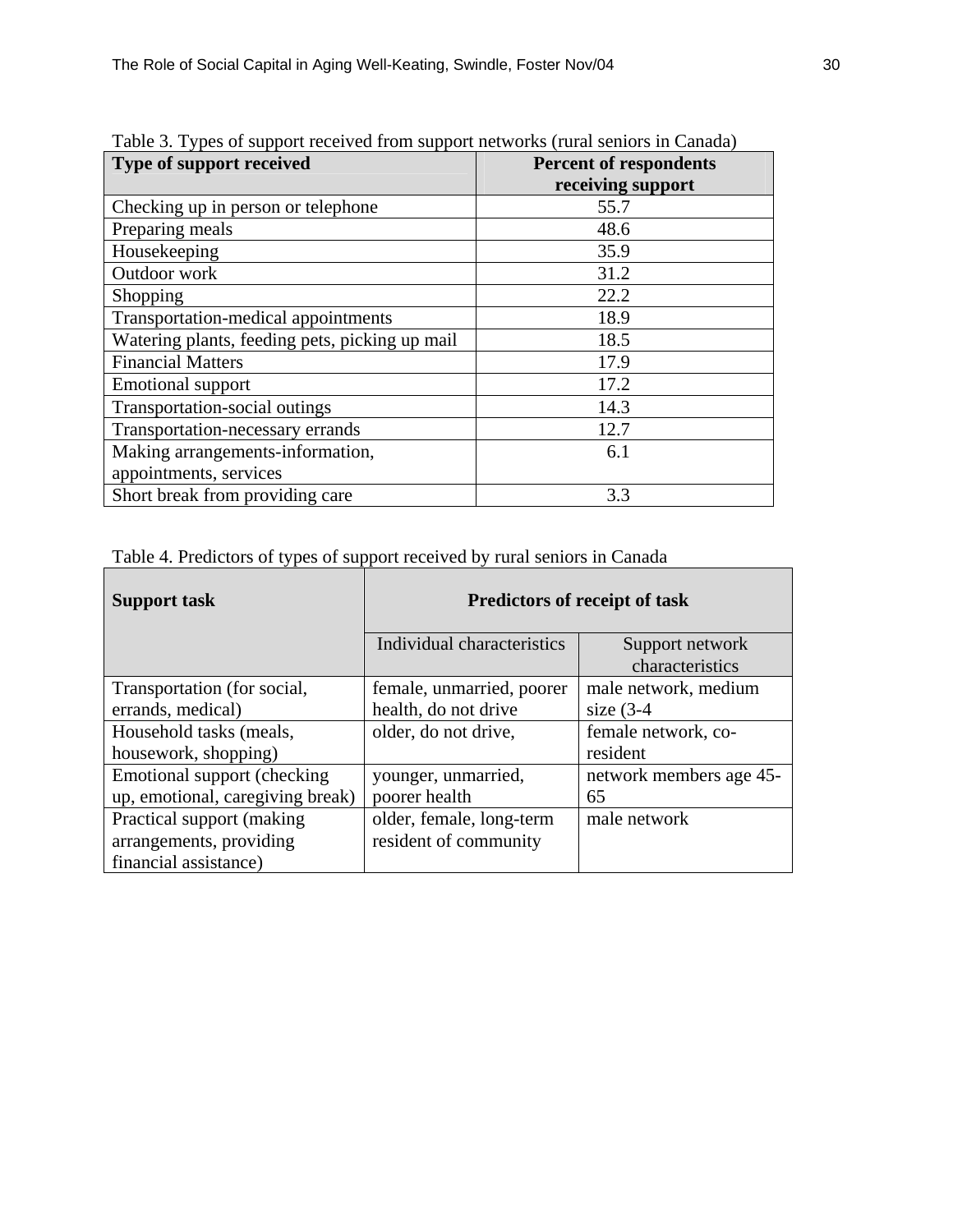| <b>Care task</b> | Care network characteristic                                                         |  |  |
|------------------|-------------------------------------------------------------------------------------|--|--|
| Meals            | female network, kin, not employed, caring<br>1-2 years, larger size                 |  |  |
| Housekeeping     | female network, not employed, larger size                                           |  |  |
| Home maintenance | male network, non kin, 65 or younger,<br>larger size                                |  |  |
| Shopping         | female network, kin, mixed ages, same<br>household or nearby, larger size           |  |  |
| Transportation   | female network, kin, ages 45 and older,<br>same household or community, larger size |  |  |
| Finances         | kin, ages 45 and older, same household,<br>larger size                              |  |  |
| Personal care    | female network, kin, larger size                                                    |  |  |

Table 5. Predictors of types of care received by frail seniors in Canada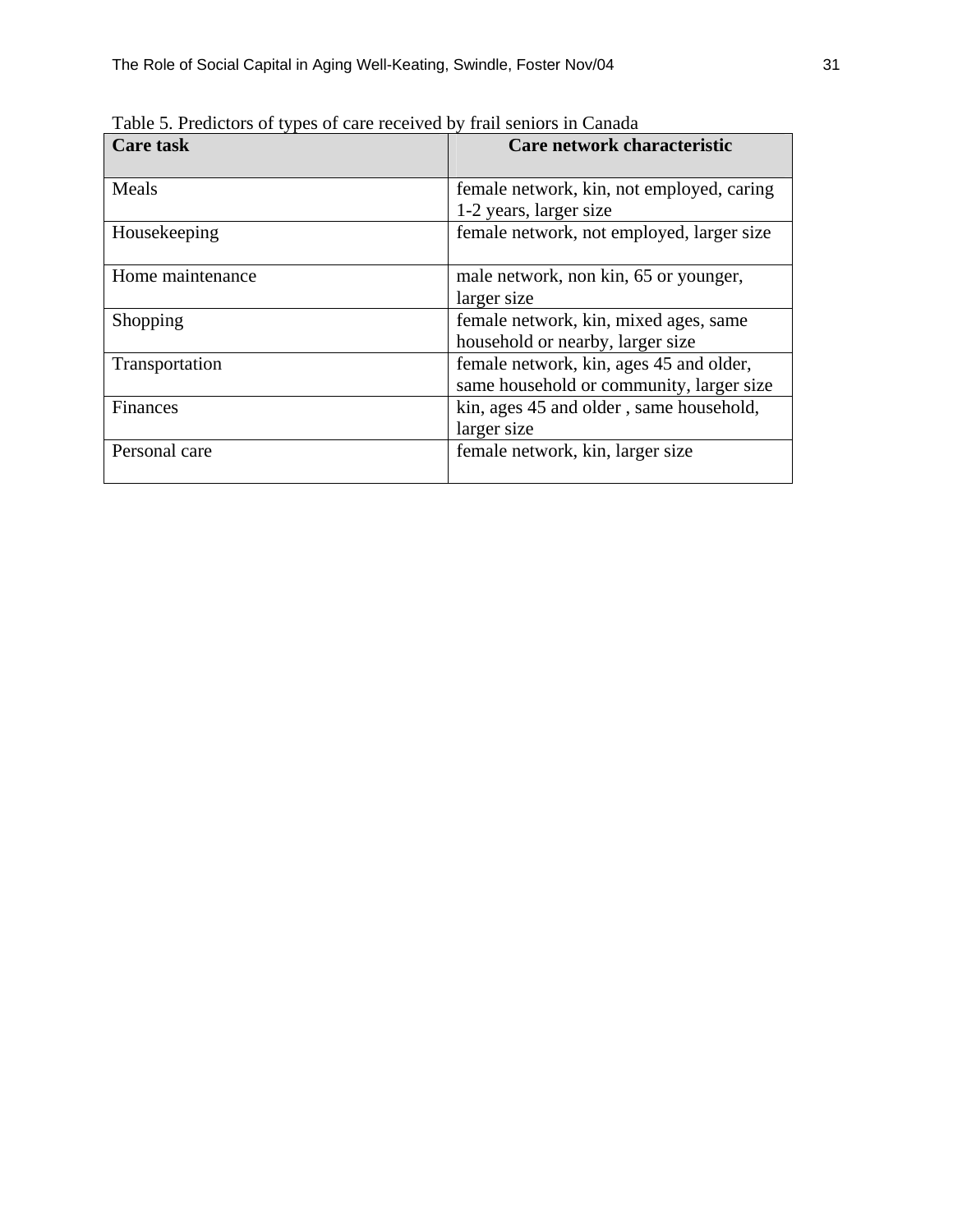Appendix A: Contexts of Social Capital for Older Adults